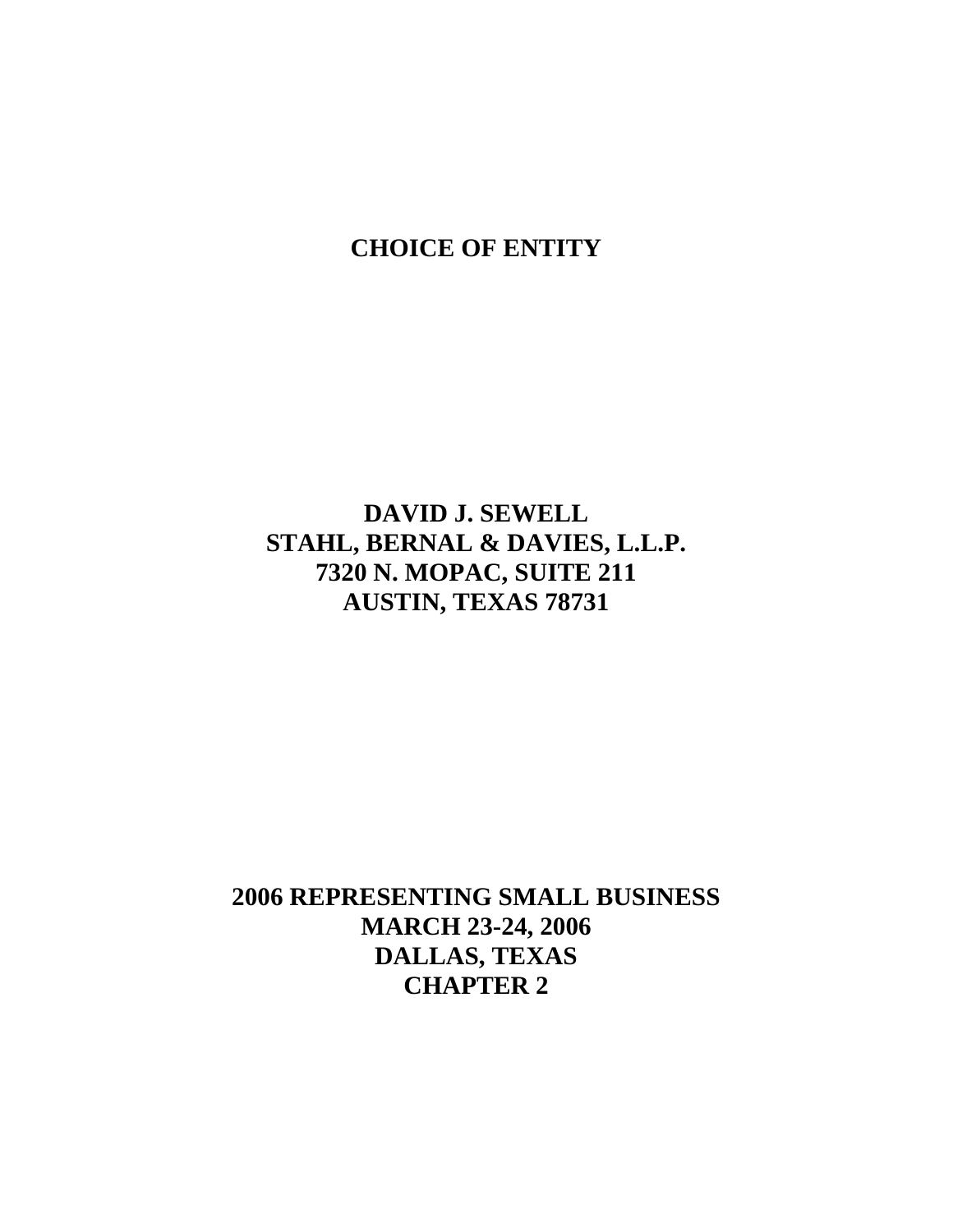## **DAVID J. SEWELL**

Stahl, Bernal & Davies, L.L.P. 7320 N. MoPac, Suite 211 Austin, Texas 78731 Ph: (512) 346-5558 · Fax: (512) 346-2712 Website: www.sbaustinlaw.com Email: dsewell@sbaustinlaw.com

## **AREAS OF LEGAL PRACTICE**

Real Estate Transactions Corporate Merger and Acquisition Transactions General Business Transactions and Contract Drafting State Tax Litigation Wind Energy Project Development Transactions

#### **EDUCATION AND PROFESSIONAL BACKGROUND**

B.A. in Plan II Honors and History with Highest Honors and Special Honors, The University of Texas at Austin J.D. with honors, The University of Texas School of Law Board Certified in Commercial Real Estate Law – Texas Board of Legal Specialization Member, Order of the Coif, Texas Chapter Member, *Texas Law Review*, volumes 76 and 77 (1997-1999) Outstanding Teaching Quizmaster, 1998-1999, University of Texas School of Law Member, Phi Beta Kappa

#### **AUTHORSHIP AND PRESENTATIONS**

Co-author, *Commercial Real Estate Purchase and Sale Transactions in Texas* Co-author, *Federal and State Tax Considerations in Forming and Restructuring Entities* Co-author, *Selected Legal Issues in Commercial Real Estate Leases and Sales* Co-author, *Legal Analysis of Sample Lease Clauses*  Co-author, *Due Diligence Overview for Raw Land Acquisitions*  Author, *Texas State Tax Update—Changes from the 2003 Legislative Session*  Co-Author, *Choice of Entity in Texas—How to Do It Right*  Co-Author, *Texas Franchise Tax and Sales Tax* (instructional manual) Presenter at numerous seminars on the subjects of Texas Franchise Tax and Texas Sales and Use Tax in cities throughout the State of Texas Presenter at numerous seminars on the subject of Commercial Real Estate Purchase and Sale Transactions in cities throughout the State of Texas Presenter at numerous seminars on various business organizations topics in cities throughout the State of Texas Presenter, *Texas State Tax*, 2000-2003, 2005 Tax Practitioner Workshops, Tax Extension Education Foundation, Inc. Presenter, 2000 and 2003 Advanced Tax Law Course, State Bar of Texas Presenter, 2006 Representing Small Business, State Bar of Texas **ACTIVITIES AND AFFILIATIONS** 

Member, American Bar Association

Member, State Bar of Texas, Business Law Section; Real Estate, Probate and Trust Law Section; Taxation Law Section; Litigation Section;

Member, Austin Bar Association

Member, Real Estate Council of Austin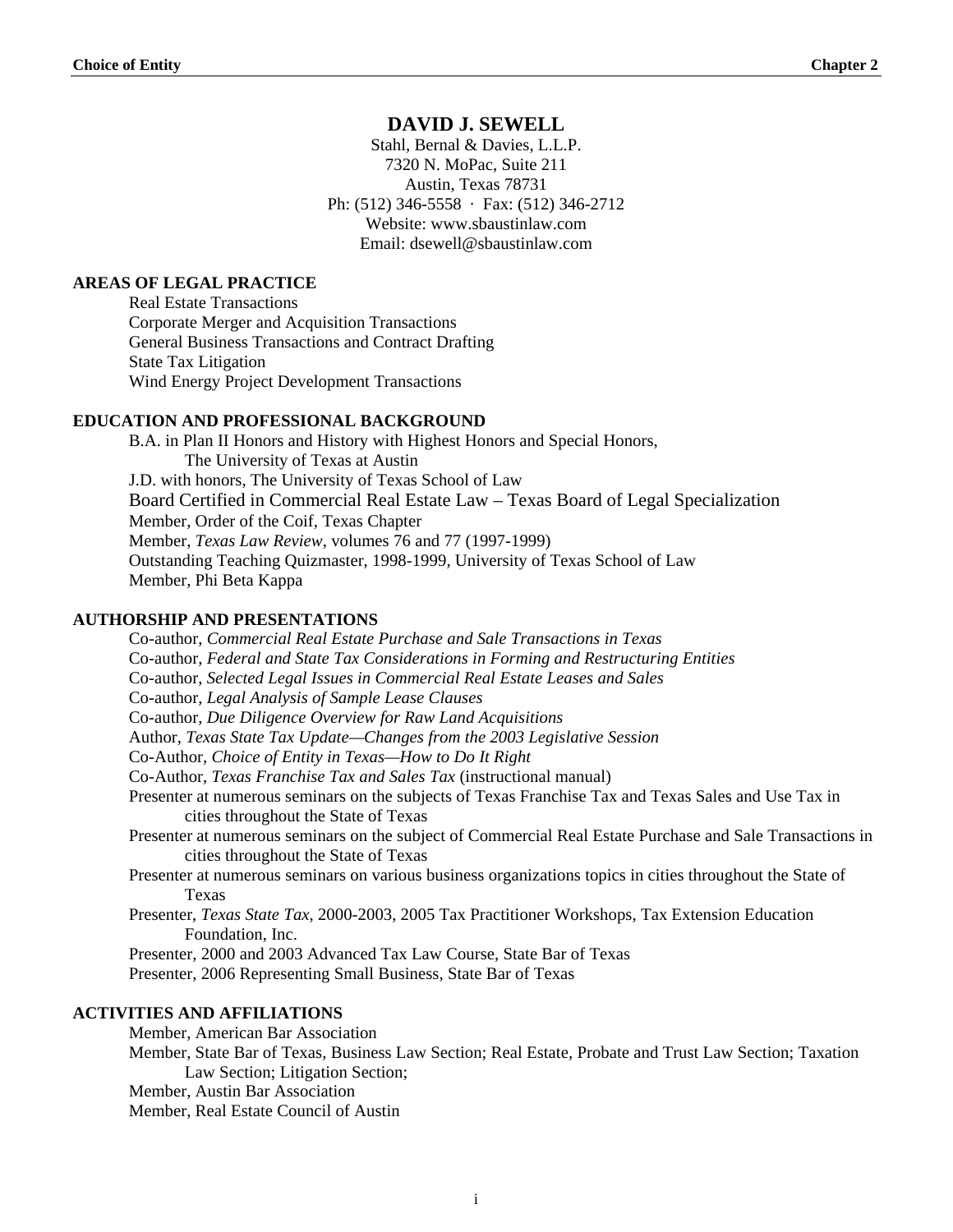## **TABLE OF CONTENTS**

| I.          |                                                                       |    |  |  |  |  |  |  |
|-------------|-----------------------------------------------------------------------|----|--|--|--|--|--|--|
| II.         |                                                                       |    |  |  |  |  |  |  |
|             | А.<br>$1_{-}$<br><b>B.</b><br>C.<br>D.<br>Е.<br>F.<br>G.              |    |  |  |  |  |  |  |
|             | A.<br>1.<br>2.<br>3.<br>4.<br>5.<br>6.<br>7.<br><b>B.</b><br>1.<br>2. |    |  |  |  |  |  |  |
| $V_{\cdot}$ | A.<br><b>B.</b><br>C.                                                 |    |  |  |  |  |  |  |
|             |                                                                       |    |  |  |  |  |  |  |
|             | VII. CONCLUSION                                                       | 12 |  |  |  |  |  |  |
|             |                                                                       |    |  |  |  |  |  |  |
|             |                                                                       |    |  |  |  |  |  |  |
|             |                                                                       |    |  |  |  |  |  |  |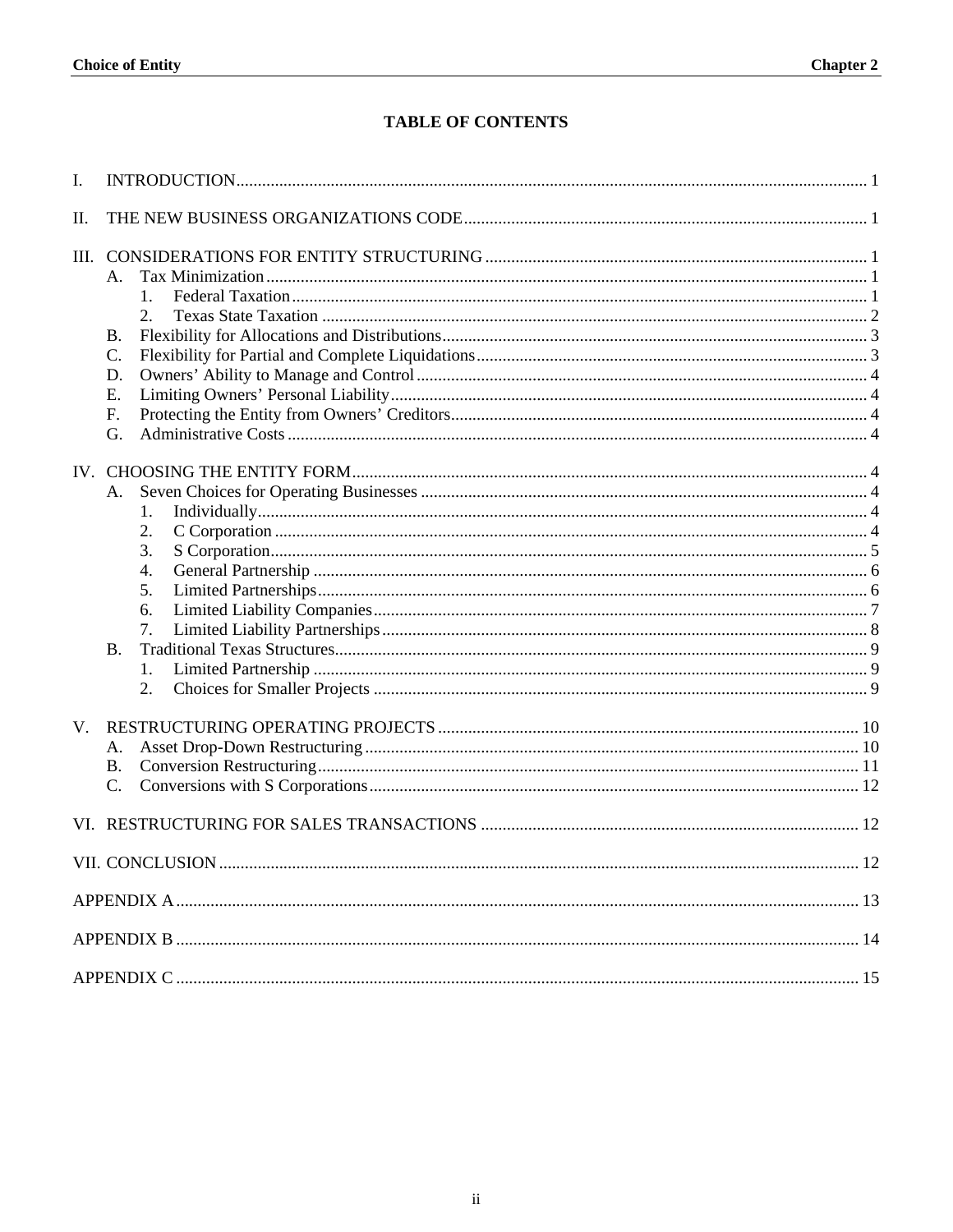# <span id="page-3-0"></span>**CHOICE OF ENTITY**

## **I. INTRODUCTION**

 The choice of holding entity for businesses is often one of the first issues that investors must address. For most small businesses, the entity-related issues almost always revolve around five overriding themes: taxes, returning the owners' investments, ease of management, consequences on sale, and personal liability.

 This paper addresses many different issues involved in forming and restructuring entities that own businesses in Texas. The second section offers a brief overview of the new Texas Business Organizations Code. The third section describes the seven main issues attorneys should discuss with clients in connection with entity choice. The fourth section examines seven different entity options clients have for holding and operating Texas business projects in light of the considerations described in Section III. The fourth section also analyzes some of the common structures used for Texas business projects.

 The fifth and sixth sections of this paper address a client's ability to restructure entities in midstream or in connection with the sale of a project. The fifth section describes two different restructuring options in detail.

## **II. THE NEW BUSINESS ORGANIZATIONS CODE**

 The Texas Business Organizations Code, which codified and unified the Texas Business Corporations Act, the Texas Non-Profit Corporations Act, the Texas Revised Partnership Act, the Texas Revised Limited Partnership Act, the Texas Limited Liability Company Act, and other Texas business statutes, became effective January 1, 2006.

 The Business Organizations Code was not intended to make many substantive changes to Texas entity law. The goal of the codification project was to unify entity law and adopt uniform laws to govern issues that cut across entity forms, such as mergers, conversions, filing guidelines, and indemnification. A new "common" terminology was also adopted; for example, "Articles of Incorporation," "Articles of Organization," and "Certificate of Limited Partnership" were all replaced by a the general unifying term, "Certificate of Formation." Texas business attorneys will no doubt be making substantial modification to their standard forms of entity agreements to adopt this new vernacular.

 The new Business Organizations Code will automatically govern all entities formed in the state

after January 1, 2006, and all foreign entities registering to do business in the state after January 1, 2006. Entities formed prior to January 1, 2006, will continue to be governed by applicable prior statutes until January 1, 2010, when all entities doing business the state—both Texas entities and foreign entities will be governed by the new code.

Entities governed by prior law may opt to be governed by the Business Organizations Code by filing an election with the Texas Secretary of State. The Secretary of State has promulgated a form for making the election. *See* Tex. Sec. of State Form 808 (for Texas entities) and Form 809 (for foreign entities). The filing fee for the form is \$15 for a for-profit entity and \$5 for a non-profit entity.

## **III. CONSIDERATIONS FOR ENTITY STRUCTURING**

 Attorneys should consider seven different factors in choosing the proper holding businesses located in Texas. These seven factors are: tax minimization (from both a federal and state perspective), flexibility for making allocations and distributions, flexibility for making partial and complete liquidations, the owners' ability to manage and control the entity, limiting the owners' personal liability, protecting the entity from owners' creditors, and applicable administrative costs.

## **A. Tax Minimization**

 Taxes always play an important role in entity choice. The type of entity utilized by a client will impact both federal taxes and Texas state taxes.

## 1. Federal Taxation

 The Internal Revenue Code classification of an entity will determine how it is taxed by the federal government. Choosing an entity that provides passthrough federal taxation usually alleviates most clients' federal tax concerns. Entities with pass-through taxation benefits will not pay any tax at the entity level but instead will file an informational return and issue K-1s to their equity owners. Owners will report the amounts shown on their K-1s on their individual tax return.

 Other federal tax issues include whether or not owners will be liable for self-employment tax because of their participation in the entity and whether or not an entity will be a "disregarded entity" for federal tax purposes. Unless an affirmative election is made with the IRS, certain single-owner entities are disregarded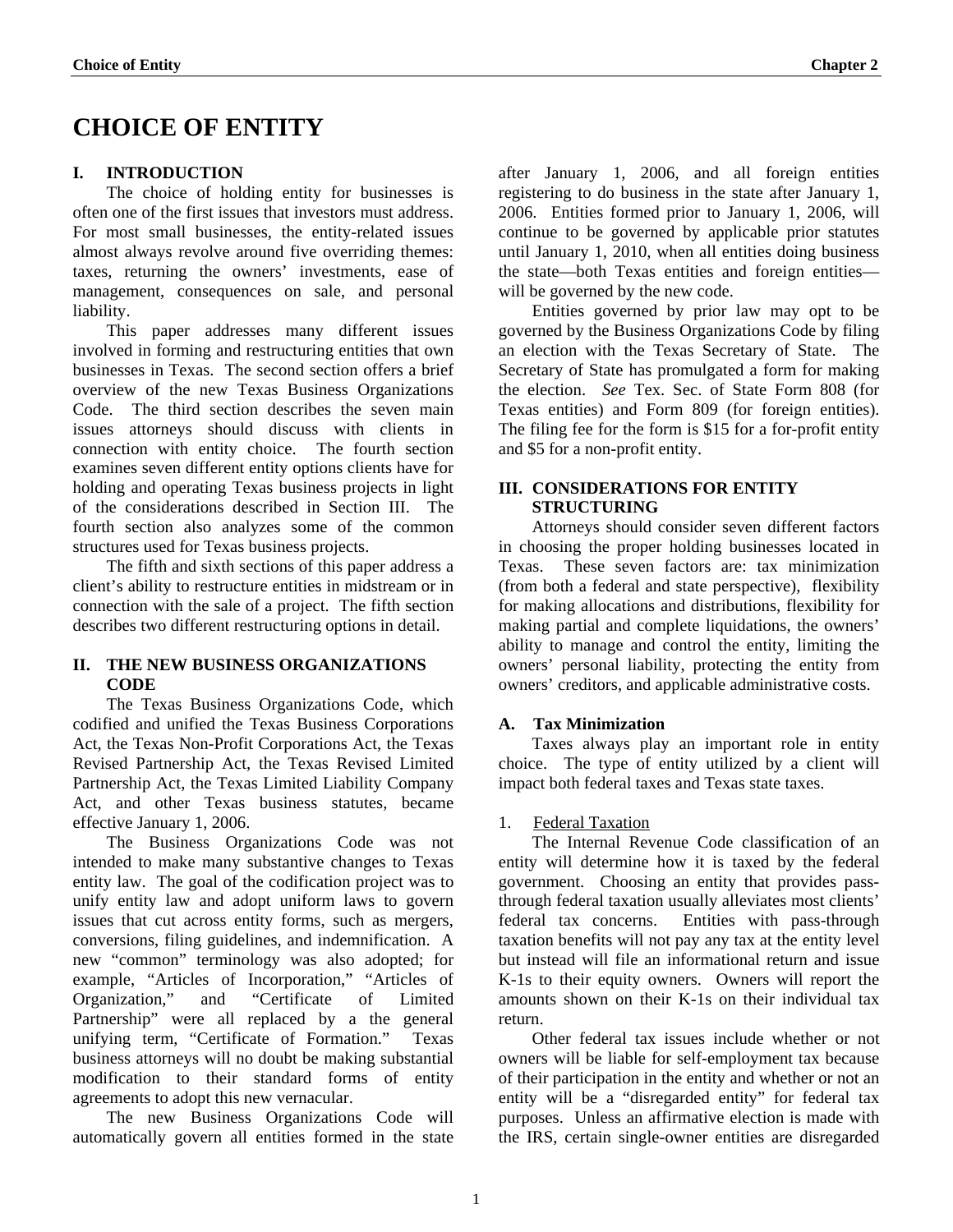<span id="page-4-0"></span>as entities separate from their owners under the regulations to the Internal Revenue Code. Treas. Reg. § 307.7701-3. Disregarded entities are not required to file any returns with the IRS, and the activities of the entities are passed through and reported directly on the owner's individual tax return as if the owner operated the business as a sole proprietorship.

## 2. Texas State Taxation

 Texas Tax Code § 171.001 imposes the Texas franchise tax on corporations and limited liability companies that are doing business in the State of Texas. During the 2003 and 2005 legislative sessions (the  $78<sup>th</sup>$  and  $79<sup>th</sup>$  Texas Legislatures), the legislature considered a number of proposals that would have required some or all Texas partnerships to pay the franchise tax. Although none of the proposals passed during the regular session, the Legislature considered the proposals again during a special session of the  $78<sup>th</sup>$ Legislature in the spring of 2004 and is expected to consider the issue again in a special session of the  $79<sup>th</sup>$ Texas Legislature anticipated in the spring or summer of 2006.

During the  $79<sup>th</sup>$  Legislature's regular session, both the House of Representatives and Senate made proposals for sweeping changes to Texas taxes. Below is a summary of each legislative body's regular session proposals. $<sup>1</sup>$  $<sup>1</sup>$  $<sup>1</sup>$ </sup>

House of Representatives. The House of Representative's version of H.B. 3 included the following:

- The maximum real property ad valorem tax rates would have been reduced from about \$1.50 per \$100 of appraised value to \$1.15 (and later to \$1.10).
- The franchise tax would have offered taxpayer's a choice. Taxpayer's could pay either (i) the existing franchise tax or (ii) a 1.15% payroll tax. The taxpayer's election would have been binding for three years. The category of taxable entities would have been expanded to include any business with employees, with some exclusions.
- The state sales tax rate would have increased from 6.25% to 7.25%, and the sales tax would have been extended to include bottled water,

<u>.</u>

billboard advertising, motor vehicle repair and washing, and elective cosmetic surgery.

• Other state taxes, such as cigarette taxes, tobacco taxes, and taxes on the sales of boats and motor vehicles would have been increased. The House also considered a 3% snack tax.

Senate: The Senate's proposals for H.B. 3 included:

- Reducing real property ad valorem taxes in approximately the same amounts as the House's proposal.
- The franchise tax would have been extended to most for-profit entities and also provided taxpayers a choice. Under alternative one, the taxpayer would pay 2.5% of the sum of its net income and employee wages, adjusted by subtracting the lesser of 50% of the wages or \$30,000 per employee. Alternative two would require taxpayers to pay a 1.75% payroll tax, capped at \$1,500 per employee. All taxpayers would be required to pay a minimum tax equal to 0.25% of its gross receipts plus allocable income.
- The state sales tax rate would have increased from 6.25% to 6.75%; the tax base remained largely unchanged.
- Other state taxes, such as cigarette taxes, tobacco taxes, taxes on the sales of boats and motor vehicles, alcohol excise taxes, and mixed beverage gross receipts taxes would have been increased.

These proposals were debated, amended, and amended further but ultimately failed to garner enough support in the regular session for passage. After the governor vetoed the public school spending bill, the legislature was forced into the first of two special sessions. In the first special session, the House of Representatives passed a bill that would have enacted limited changes to the franchise tax. Among the changes included in this bill were (1) changing the nexus rules to close the so-called "Delaware Sub" loophole so that limited partners in Texas limited partnerships would be required to pay the franchise tax if they owned a controlling interest in the partnership and (2) closing the so-called "Geoffrey's" loophole by requiring Texas taxpayers to add-back into their franchise tax calculations certain royalty and interest payments and management fees paid to out-of-state related parties. The first special session ended before the legislative bodies could agree on the final version of the bill. A second legislative session commenced but ended without any action being taken.

<span id="page-4-1"></span><sup>&</sup>lt;sup>1</sup> The legislature's proposals changes numerous times. The summaries that follow highlight provisions that were included in the final forms of the bills.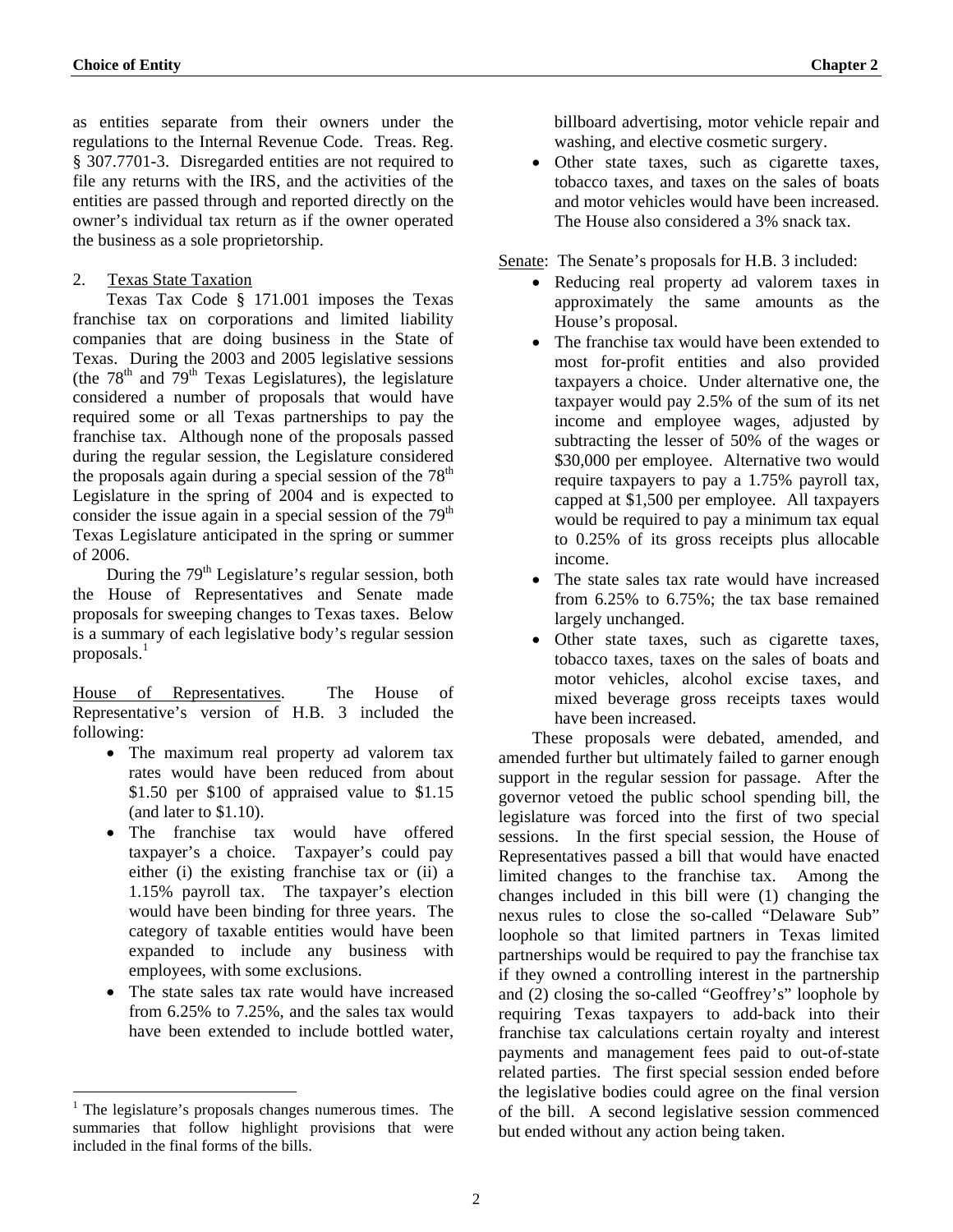<u>.</u>

<span id="page-5-0"></span>After all of the proposals failed, the franchise tax remained unchanged. At the present time, a task force created by the governor is formulating new proposals, one of which includes expanding the franchise tax—at a much lower rate (one percent has been mentioned) to all for-profit Texas business; the idea of a payroll tax has reportedly been "rejected." *Tax Panel on Uncharted Course*, Austin American Statesman, Feb. 12, 2006.

The current Texas franchise tax is imposed for the privilege of doing business in Texas. The concept of "doing business" generally equates to the legal concept of nexus. An entity has nexus with the State of Texas for Texas franchise tax purposes if it is incorporated or organized under the state's laws or if it is conducting a minimal amount of activity in the state. $2$ 

 Subject companies must pay franchise tax at the rate equal to the greater of (1) 0.25% of net taxable capital and (2) 4.5% of net taxable earned surplus. Tex. Tax Code § 171.002(a). The net taxable capital of a company is roughly equivalent to the value of its balance sheet equity while its net taxable earned surplus is roughly equivalent to its federal taxable income. No tax is due if both tax calculations yield a total tax due of less than \$100. Tex. Tax Code §  $171.002(d)(1)$ .

 As part of the Texas Legislature's tax reform measures passed in 1999, Texas taxpayers received a new franchise tax exemption. The "Small Corporation Exemption" provides that no franchise tax is due from a company whose total gross receipts for the applicable year (as determined in accordance with the franchise tax statutes and Comptroller rules) are less than \$150,000. Tex. Tax Code § 171.002(d)(2). A taxpayer must qualify for the exemption on a yearly basis.

Because the exemption is tied to gross receipts and not asset value, a company could theoretically own and operate a business with a multimillion dollar value and, so long as the project produces less than \$150,000 of gross receipts, not owe any franchise tax.

Federal law prevents the State of Texas from taxing a company's non-Texas income. Texas complies with this federal prohibition by requiring Texas taxpayers to "apportion" their income among all of the states in which they do business. The Texas apportionment formula is based on gross receipts. Therefore, Texas only taxes a fraction of a company's income; this fraction is equal to the company's Texas gross receipts divided by the company's total gross receipts. Texas Tax Code § 171.106.

 The state comptroller has enacted lengthy rules governing the manner of apportionment of various types of gross receipts. These rules assist taxpayers in determining whether a gross receipt should be a Texas receipt and thus taxable in Texas. *See* Comptroller Rules (34 TAC) §§ 3.549 & 3.557. If a receipt is not apportioned to Texas, the amount of the receipt will not be taxed by the state. According to the Comptroller's apportionment rules, revenues from the sale, lease, rental, sublease, or subrental of real property are apportioned to the state where the real property is located. Comptroller Rules (34 TAC) §§ 3.549(d)(32) & 3.557(d)(28). Revenues from fire and casualty insurance proceeds are apportioned to the location of damaged or destroyed real property. Comptroller Rules (34 TAC) §§  $3.549(d)(21)(B)$  &  $3.557(d)(18)(B)$ .

#### **B. Flexibility for Allocations and Distributions**

 The flexibility for making non-pro-rata allocations and distributions of capital, profits, and losses affect how the owners' investments in businesses are returned to them. Flexibility in allocations refers to an entity's ability to direct certain profits and/or losses to certain investors in the project. Flexibility in distributions refers to an entity's ability to vary the timing of the distributions of cash to the investors in the project. Because of the business realities and negotiations among the investors in businesses, flexibility for allocations and distributions can be an important factor in entity choice.

## **C. Flexibility for Partial and Complete Liquidations**

 As business operations progress, the relationship among the investors and the affairs of individual investors sometimes change. An entity's full or partial

<span id="page-5-1"></span><sup>&</sup>lt;sup>2</sup> Before the 2003 legislative session, Texas Tax Code §171.001 also provided that an entity that was "authorized to do business" in the state must pay Texas franchise taxes. The Texas State Comptroller's policies and rules stated that a foreign entity that maintained a certificate of authority to do business in the state was automatically "authorized to do business" in the state under § 171.001 and must pay Texas franchise taxes. *See* Comptroller Rule (34 TAC) 3.546 (pre-2003 version). In 2000, the Third Court of Appeals decided in *Rylander v. Bandag Licensing Corporation* that the Comptroller's policy of taxing a company whose only connection with the state is the holding of a certificate of authority to do business in the state violated the U.S. Constitution. *Bandag*, 18 S.W. 3d 296 (Tex. App.—Austin 2000, pet. denied). Effective September 1, 2003, the Legislature codified the holding in *Bandag* by removing the "authorized to do business" provision from Tax Code § 171.001.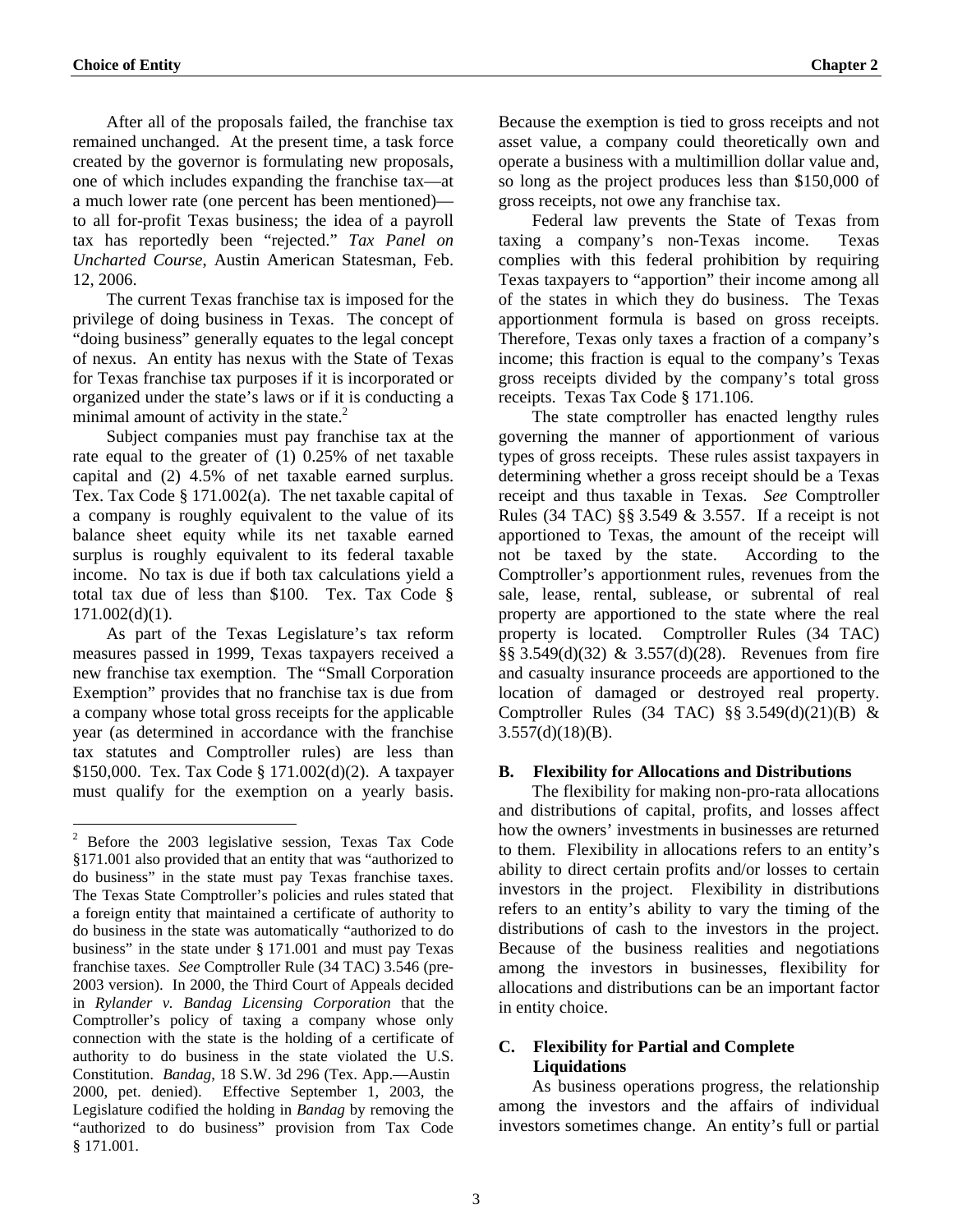<span id="page-6-0"></span>distribution of assets to some or all of the investors in undivided interests may become necessary. Attorneys should advise clients of the wisdom of choosing an entity with the flexibility to accommodate owners' needs in this area.

#### **D. Owners' Ability to Manage and Control**

 Many investors will want to ensure that they have the ability to participate in the management and control of all aspects of the business operation. Some entities are more flexible than others in this area.

#### **E. Limiting Owners' Personal Liability**

 Limiting the investors' personal liability for claims is another paramount issue. Investors may shy away from a project where there is any risk of personal liability over and above their actual investment in the deal. Assisting the investors in choosing an entity that provides limited liability protection is another important task for the attorney.

#### **F. Protecting the Entity from Owners' Creditors**

 Different entity forms may be negatively affected when an owner's creditors assert their rights against the owner's assets—including his or her interest in the entity. Investors should consider choosing an entity that is not impacted by the financial condition of its owners.

## **G. Administrative Costs**

 Investors should consider administrative costs, including both the upfront costs associated with forming an entity and the ongoing costs of operating an entity. Although this issue may not drive the entity decision for the client, making the client aware of these real (and relative) costs during the entity decision process will help prevent the client from being surprised after the formation of the business.

## **IV. CHOOSING THE ENTITY FORM**

 This section discusses the advantages and disadvantages of seven different ways to own and operate businesses in Texas. The discussions will include an analysis of each of the considerations discussed in Section III of this paper. Appendix C of this paper contains a chart summarizing the analysis of each of the seven forms of ownership.

## **A. Seven Choices for Operating Businesses**

#### 1. Individually

 Because of liability concerns, many businesses are not owned directly by the individual investors. But when appropriate, there are some advantages to direct individual ownership. First, from a federal tax perspective, no tax returns other than the individuals' personal returns need to be filed. The individuals will report their share of profit or loss from the project on their individual returns. But, an individual owner will be required to pay self-employment tax. As an additional tax benefit, individuals are not subject to any Texas franchise tax liabilities or reporting requirements. A third benefit is that, because the investors own the project individually, they will have complete freedom to manage and control the project. Fourth, administrative costs are limited to the preparation of additional federal tax schedules, accounting costs, and insurance costs.

 Owners will not have the freedom to make nonpro-rata allocations of profits and losses or disproportionately timed distributions of cash. Because there is no entity level at which to make the allocations and distributions, the owners cannot enjoy this benefit. If multiple owners enter into a tenants-incommon agreement to try to create this benefit, the arrangement may under some circumstances be considered a general partnership for federal tax purposes, thus creating partnership reporting requirements. IRC § 761. Without an entity, however, the flexibility for partially or completely liquidating the business is maximized.

 The primary reason is it is inadvisable to own businesses individually is that the owners will have personal liability for any and all issues connected with the project and the business' assets will be subject to any claims by the owners' creditors. From contract liability to tort liability, owners may individually be named as defendants, be forced to defend lawsuits, and be forced to satisfy any judgments. Also, personal creditors will be able to enforce debts against business assets. For these reasons, businesses should only be owned individually if the investors are completely comfortable with the liability risks. Of course, one way to ameliorate the risk of personal liability is for individual owners to obtain adequate amounts of insurance against the insurable risks on the property.

## 2. C Corporation

 Despite the federal tax disadvantages, C corporations remain the most widely used entities for complex operating companies because of their flexibility for implementing employee benefit plans and retirement plans. Small businesses, however, typically do not need to take advantage of this type of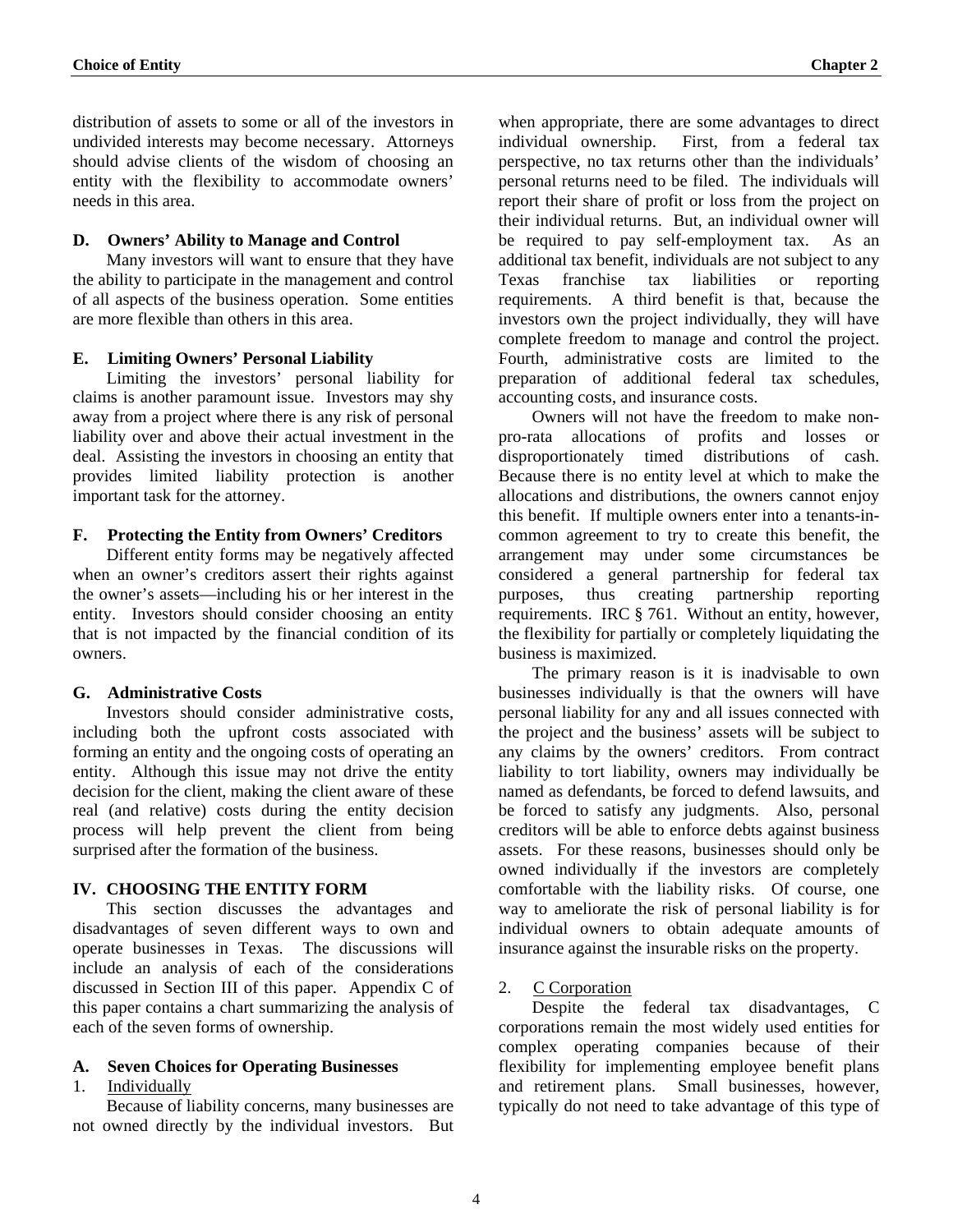<span id="page-7-0"></span>flexibility. So, the federal tax disadvantages usually preclude the use of C corporations.

 State law does not recognize any difference between C corporations and S corporations. The Business Organizations Code authorizes the creation of for-profit corporations in Texas, but does not differentiate between C corporations and S corporations. The "C" and the "S" arise by virtue of the corporation's federal tax elections. No election needs to be made for a corporation to be taxed as a C corporation—that is the default federal treatment. A corporation must qualify and file a timely election in order to be taxed as an S corporation. IRC § 1361. For the most part, Texas state laws are neutral as between C corporations and S corporations. S corporations are discussed more completely in Part 3 of this Section IV-A.

 C corporations provide the least favorable tax treatment of any of the entities discussed in this section. C corporations must pay an entity-level tax based on their corporate level profits. The corporation's shareholders must then pay taxes on the dividends they receive from the corporation. This creates the "double taxation" problem associated with C corporations. This federal double tax usually makes it inadvisable to own and operate businesses through a C corporation. The corporation's shareholders will not be required to pay self-employment tax. C corporations must, however, pay the Texas franchise tax unless they qualify for the Small Corporation Exemption by having less than \$150,000 of gross receipts in each applicable year.

 Another disadvantage of C corporations is that the owners will not have flexibility for making allocations and distributions or for partially or completely liquidating the property out of the corporation. Other than as compensation, the only way corporations transfer profits to their shareholders is through dividends, which must be declared for all shareholders on a pro-rata per-share basis. It is also difficult for corporations to transfer undivided interests in the property to the shareholders as a partial or complete liquidation of the entity without recognizing taxable gain.

 A final disadvantage of C corporations results from the ability of shareholders' personal creditors to gain control of the shareholders' stock in the corporation. A personal creditor of the shareholder can, subject to Texas debt collection laws, attach the stock and vote the stock. A disastrous result would be the that creditor controls enough stock to direct the corporation's business affairs or become actively

involved in the management of the corporation. A well-drafted shareholders' agreement (also called a "buy-sell" agreement) could ameliorate this result by requiring the stock be redeemed by the corporation, enforcing the agreement against the creditor could be costly and time-consuming.

 Apart from the negative tax treatment, loss of flexibility, and power of shareholders' creditors, C corporations do have many advantages. First, there are no restrictions on who can be a shareholder, and all shareholders have the complete freedom to participate in the control of the entity as either directors or officers of the corporation. Second, shareholders cannot be held personally liable for corporate debts unless a court holds that a plaintiff may "pierce the corporate veil." Piercing the corporate veil is an unusual occurrence in corporations. A court may decide to pierce the corporate veil in three situations: (1) the failure of the entity to observe corporate formalities, (2) domination of the corporation by one shareholder to perpetuate a fraud (the so-called "alter ego" theory), and (3) undercapitalization. *See e.g., Lucas v. Texas Industries, Inc.*, 696 S.W.2d 372 (Tex. 1984). As long as a corporation does not engage in fraudulent activities, observes all of the necessary corporate formalities, and is adequately capitalized or maintains adequate insurance to protect itself from liabilities, it should be able to withstand a piercing the corporate veil challenge.

 A final advantage of corporations is that they have relatively low administrative costs. Most attorneys can create corporate documents rather efficiently, and the state filing fee for Certificate of Formation is only \$300. Corporations will have ongoing accounting costs for preparing the corporate tax return each year.

## 3. S Corporation

 S Corporations are state law corporations that qualify and have elected to be taxed under subchapter S of the Internal Revenue Code. S corporations avoid the entity-level tax levied against C corporations. Instead, S corporations are pass-through entities file an informational return with the IRS and issue individual income statements (K-1s) to each shareholder. The shareholders then report their share of income or loss on their individual tax returns. In order to qualify to make a subchapter S election, the corporation must not: (1) have more than 75 shareholders, (2) have shareholders other than individuals (or certain estates, trust, non-profit corporations, or disregarded entities), (3) have a nonresident alien as a shareholder, and (4) have more than one class of stock. IRC § 1361. The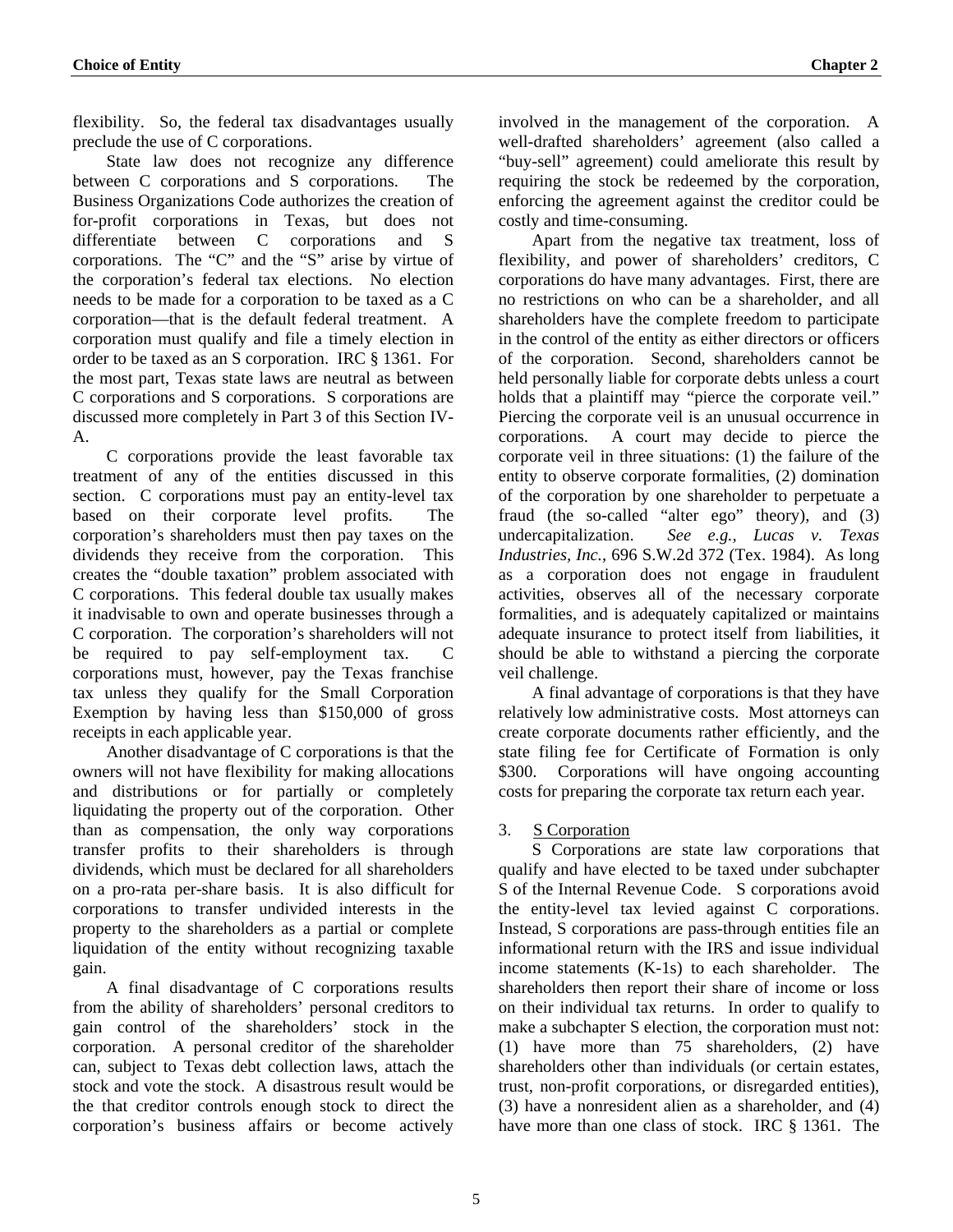<span id="page-8-0"></span>corporation's shareholders will not be required to pay self-employment tax.

Because they are state law corporations, S corporations must pay the Texas franchise tax unless they qualify for the Small Corporation Exemption by having less than \$150,000 of gross receipts in each applicable year. The franchise tax returns must be prepared as though the corporation did pay an entitylevel tax to the IRS (for the earned surplus component of the tax). This unfavorable Texas tax treatment usually steers investors away from forming an S corporation to own a business in Texas unless the projects are small enough to qualify for the Small Corporation Exemption.

Other than the difference in federal taxation, S corporations enjoy the same benefits of C corporations as to management and control, low administrative cost, and limited liability for the shareholders (subject to piercing the corporate veil challenges). S corporations are also saddled by the same lack of flexibility for allocations, distributions, and liquidations as C corporations, and they may be negatively affected by shareholders' creditors. In addition, S corporations may not have multiple classes of stock.

## 4. General Partnership

 The term "general partnership" encompasses any arrangement where two or more partners have an agreement that creates an entity level for the ownership, operation, and management of a business. This includes improperly prepared tenants-in-common arrangements and almost all joint ventures. An entity does not need to be registered with the State of Texas to be a general partnership.

 The general partnership will receive the passthrough tax benefits of subchapter K of the Internal Revenue Code. The partners will report their share of partnership income or loss on their individual tax return. Partners in a general partnership will be subject to federal self-employment tax. IRC § 1402(a). The general partnership will not be liable for the payment of Texas franchise taxes because it is not a corporation or limited liability company.

 General partnerships will enjoy great flexibility for making allocations and distributions to the partners. As long as the special allocations have "substantial economic effect" in accordance with the rules outlined in Treasury Regulation 1.1704-1, the allocations will be respected by the IRS. If the IRS or a court determines that certain allocations do not have substantial economic effect, then the profits and losses of the partnership will be reapportioned in accordance with the "true" interests in the partnership. Treas. Reg. 1.1704-1. The partnership can freely time distributions to partners and can make partial or complete liquidations of one or more partners' interest in the partnership property.

 Partners are free to fully participate in the management and control of the general partnership, but the price they pay for this privilege is a lack of liability protection. General partners will be jointly and severally liable, on an individual basis, for all debts and liabilities of the general partnership. Therefore, the general partnership and the partners should protect themselves with an adequate amount of insurance.

 The remedies of the partners' creditors are not limited by statute. Creditors of a partner in a general partnership will be able to exercise all of the tools of collections law, including garnishment, attachment, and turnover, to enforce a judgment against a partner. *See* Tex. Revised Partnership Act § 5.03, cmt. 5.03.

 Because general partnerships do not register with the state, administrative costs are fairly low. The only significant costs will be the initial drafting of the partnership agreement and the ongoing accounting costs associated with managing the entity and preparing its federal tax returns.

## 5. Limited Partnerships

 A limited partnership is a partnership with 2 tiers of ownership. There are one or more general partners and one or more limited partners. A limited partnership must file a Certificate of Formation with the State of Texas.

 The IRS taxes limited partnerships in the same way that it taxes general partnerships. Limited partnerships receive the same pass-through tax benefits under subchapter K of the Internal Revenue Code, so there is only one level of tax paid by the individual partners. Limited partnerships do not pay Texas franchise tax.

General partners must pay self-employment tax, but limited partners traditionally have not been required to pay self-employment tax on their distributions from the partnership. IRC  $§ 1402(a)(13)$ . A limited partner does owe self-employment tax on guaranteed payments or other payments he or she receives for providing services to the partnership. *Id.* Regulations proposed by the IRS in 1997 may complicate the determination of whether or not limited partners must pay self employment tax. The regulations propose replacing the bright-line rule that partners that are considered limited partners by state statute do not pay self-employment tax with a more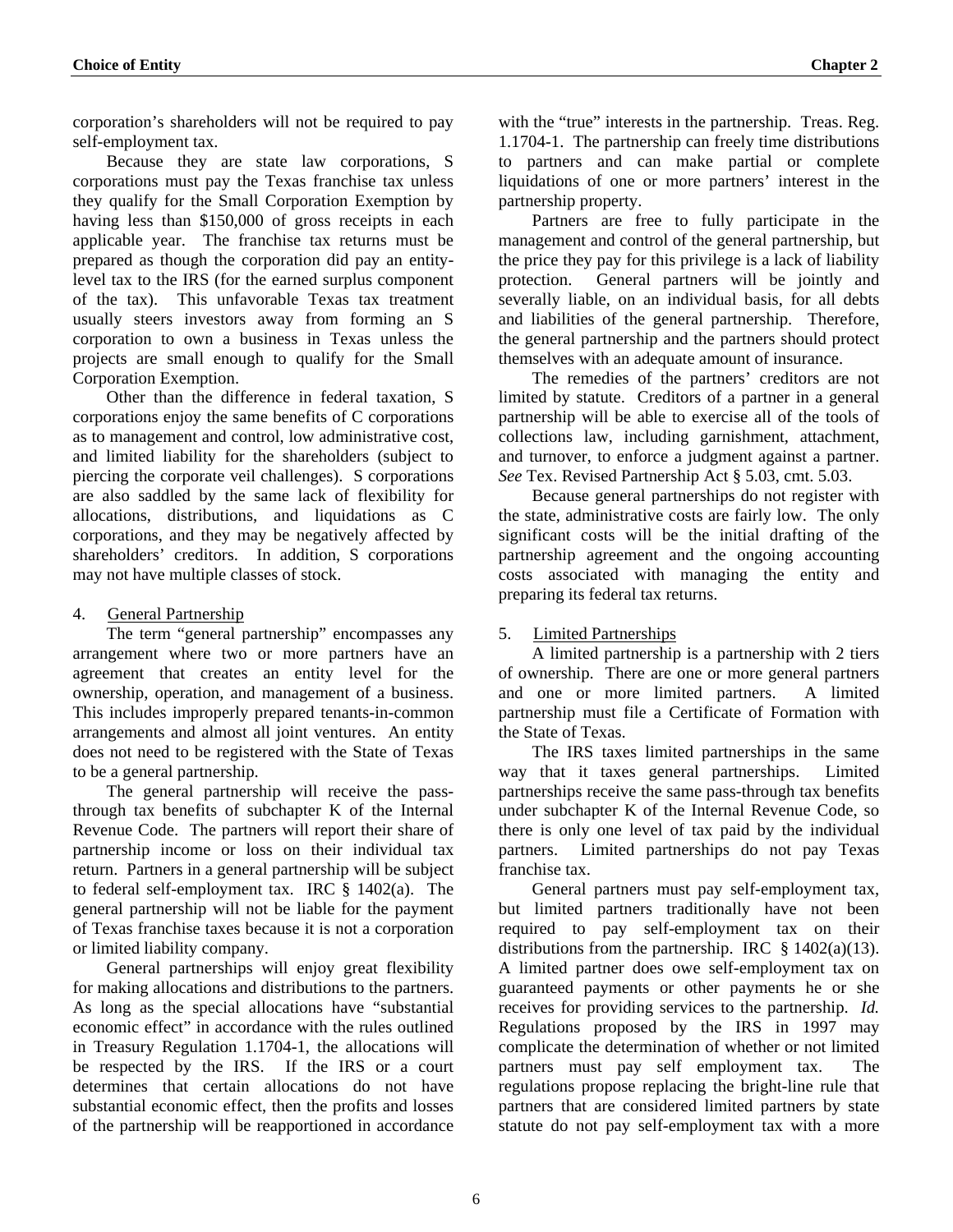<span id="page-9-0"></span>functional rule. Proposed Treas. Reg. 209824-96, 62 Fed. Reg. 1702 (1/13/1997).

Under the functional test, an individual will be treated as a limited partner that does not owe selfemployment tax unless the individual (1) has personal liability for debts of the partnership under state law, (2) has the authority to contract on behalf of the partnership under state law, or (3) participates in the partnership's trade or business for more than 500 hours during the taxable year. *Id.* The proposed regulations encountered substantial political opposition, and the U.S. Congress passed a resolution stating that the proposed regulations should be withdrawn and placing a moratorium prohibiting the final issuance of regulations before July 1, 1998. BNA, *U.S. Income Series*, 2002. Although the moratorium has expired, the IRS has not taken further action with regard to the proposed regulations. *Id.*

 Because limited partnerships are treated the same as general partnerships for federal tax purposes, limited partnerships enjoy the same flexibility for making allocations, distributions, and complete or partial liquidations of partnership property so long as the special allocations have substantial economic effect.

 The general partners in a limited partnership will have joint and several liability for all debts and liabilities of the partnership. Tex. Bus. Org. Code § 153.152. For this reason, most investors elect to form a corporation or an LLC to act as the general partners in a limited partnership (this is discussed more fully in Part B of this Section IV). The limited partnership may indemnify the general partners for such liabilities. Tex. Bus. Org. Code § 8.101. Unless a limited partner is also a general partner or has participated in the management and control of the partnership, limited partners will not be individually liable for the obligations of the partnership. Tex. Bus. Org. Code §153.102.

 An additional advantage of the limited partnership form is that a partner's creditors will not be able to assert control over the partner's partnership interest. A creditor's remedies are limited to obtaining a charging order against the partner's interest, which will require the partnership to pay the creditor any amounts owed to the partner, but will not allow the creditor to gain voting or management control of the partnership interest. Tex. Bus. Org. Code § 153.256. The creditor's rights will be limited to the rights of a assignee of a partnership interest. *Id.*

 One apparent disadvantage of limited partnerships is that the limited partners have some restrictions on their ability to participate in the management and control of the entity. In some circumstances, limited partners may lose their limited liability protection if they participate in the management and control of the partnership. Texas Business Organizations Code § 153.103 provides a safe harbor list of activities that a limited partner can conduct without being considered to be "managing or controlling" the partnership. The list includes, among other things: (1) acting as the agent, officer, director, or stockholder of a corporate general partner of the partnership, (2) acting as the agent, officer, director, or limited partner of a partnership that is the general partner of the partnership, (3) acting as the agent, officer, director, or member of a limited liability company that is the general partner of the partnership, (4) consulting with or advising the general partner on any matter, including the business of the partnership, (5) acting as a surety, guarantor, or endorser for the partnership on any matter or guaranteeing an obligation for the partnership, (6) proposing, approving, or disapproving activities of or changes in the partnership, and (7) acting as an employee of the limited partnership. Tex. Bus. Org. Code § 153.103. The safe harbor list includes almost all of the management and control activities a limited partner might reasonably wish to conduct. So, as long as the limited partners respect the partnership formalities and carefully limit their management involvement to activities on the safe harbor list, their limited liability shield should remain intact.

 A limited partnership may have higher administrative costs than the other entities because a second entity is usually formed to act as the general partner. This will cause the investors to shoulder ongoing administrative and accounting expenses for two entities. In addition, the filing fee for a Certificate of Formation for a limited partnership is \$750. Limited partnership must also file periodic reports upon request from the Secretary of State; the filing fee for each of these reports is \$50.

## 6. Limited Liability Companies

 The Texas Legislature created limited liability companies, or LLCs, in 1991 as an alternative entity form that combined characteristics of partnerships and corporations. LLCs take advantage of the Internal Revenue Code's pass-through taxation treatment like partnerships do, but LLCs do not have the limited partnership's complicated two ownership tiers or the general partner's lack of liability protections. And except for the fact that LLCs must pay the Texas franchise tax, they can take advantage of most all of the positive aspects of corporations and partnerships.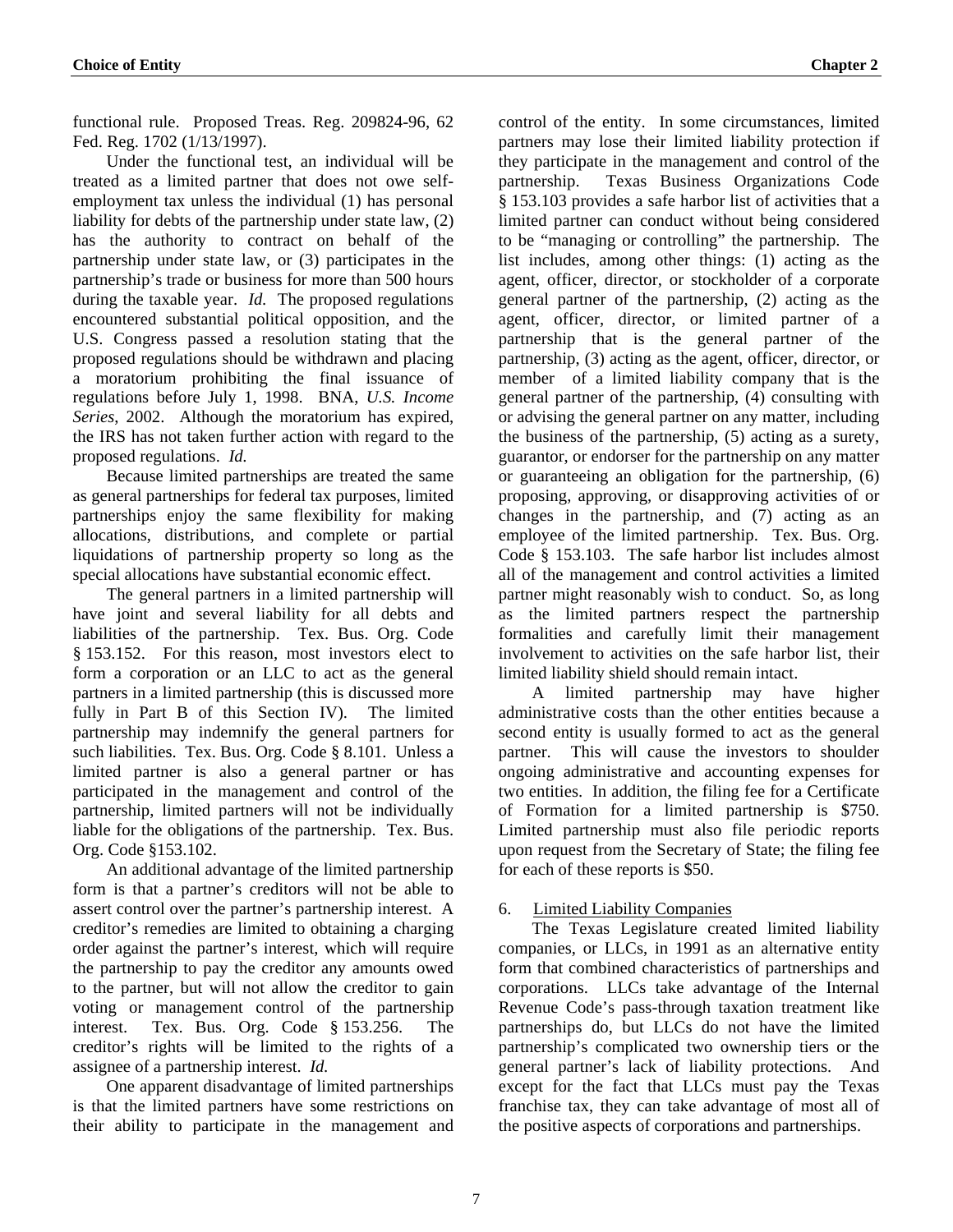<span id="page-10-0"></span> LLC members pay only one federal tax at the member (owner) level—the entity itself does not pay federal taxes. If a project will be owned by a single investor, the investor may desire to form a singlemember LLC that will be a disregarded entity for federal tax purposes. Treas. Reg. § 301.7701-3. As a disregarded entity, the LLC will not have to file an informational return or issue an income statement to its member. Instead, the single member will simply report the LLC's income or loss on his or her individual tax return as if the LLC were a sole proprietorship.

The question of whether LLC members must pay self-employment tax has not been resolved by the IRS. Under a strict reading of IRC § 1402, only state limited partners in a limited partnership avoid paying the selfemployment tax. The proposed regulations passed by the IRS in 1997 would adopt the functional test described in Part 5 of Section IV above for determining whether a member of an LLC must pay selfemployment tax.

In a single-member LLC, the member will pay self-employment tax on 100% of the income received from the entity because (unless an alternative election is made) the entity is disregarded by federal law and the individual is treated as if he or she were a sole proprietor of a sole proprietorship. IRC § 1402; Treas. Reg. § 301.7701-3.

 LLCs have the same flexibility that partnerships do for making special allocations and distributions and for making complete and partial liquidations of partnership property. Written Regulations generally govern the operation of an LLC. The Regulations normally combine the provisions included in a corporation's bylaws and in a typical limited partnership agreement. The members of an LLC may fully participate in the management and control of the entity without liability for company claims or debts.

 LLCs provide the same liability shield for their members that corporations do for their shareholders. Members of an LLC are not individually liable for the obligations of the entity. Tex. Bus. Org. Code § 101.114. Although Texas courts have not yet addressed the issue of whether the piercing the corporate veil doctrine applies to LLCs in the same way that it applies to corporations, the reasoning used by Texas courts in the corporate cases can logically be extended to include LLCs. Therefore, attorneys should advise clients that it is likely that (1) disregarding LLC formalities, (2) the domination of the LLC by one member to perpetuate a fraud, and (3) undercapitalization could all lead to the loss of limited liability protection for the LLC's members.

 An additional advantage of LLCs is that, similar to limited partnerships, a member's creditors will not be able to assert control over the member's LLC ownership interest. A creditor's remedies are limited to obtaining a charging order against the member's interest. Tex. Bus. Org. Code § 101.112. The creditor's rights will be limited to the rights of a assignee of a membership interest, thus the creditor will not be able to gain voting or management control of the membership interest. *Id.* 

The charging order limitation may not hold for single-member LLCs, however. In a recent Colorado bankruptcy court case, a creditor of the member in a single-member LLC was allowed to assert management control of the membership interest even though the Colorado LLC statute allowed only a charging order. *See In re Albright*, 291 B.R. 558 (Bankr. D. Colo. 2003). A similar result would probably be reached in Texas because enforcing the charging order limitation against creditors makes less sense when there are no other LLC members to protect.

 LLCs have comparable administrative costs to a limited partnership except that there will only be ongoing administrative and accounting costs for maintaining one entity. Except for the lower state filing fee (\$300 as compared to \$750), formation costs for an LLC are comparable to limited partnerships because the required legal documents are more akin to a partnership agreement.

## 7. Limited Liability Partnerships

 While some commentators have concluded that limited liability partnerships, or LLPs, provide owners with broad and complete liability protection from third party claimants or creditors, the author of this paper believes some uncertainty remains in this area because Texas courts have not yet interpreted the statutory provisions that create the LLP's liability protections. In addition, another drawback to the use of LLPs is that the Texas statutes specifically provide that the LLP partners will remain liable for their own malpractice and negligence. Tex. Bus. Org. Code § 153.801. This is an undesirable result for an LLP partner that is an individual because that partner will have no liability shield for his or her own malpractice or negligence in operating the business.

If all of the LLP partners are entities, and if Texas courts construe the Texas Business Organizations Code as providing broad and complete liability protection to LLP partners similar to members in an LLC or limited partners in a limited partnership (except for the LLP partners' own malpractice or negligence), then LLPs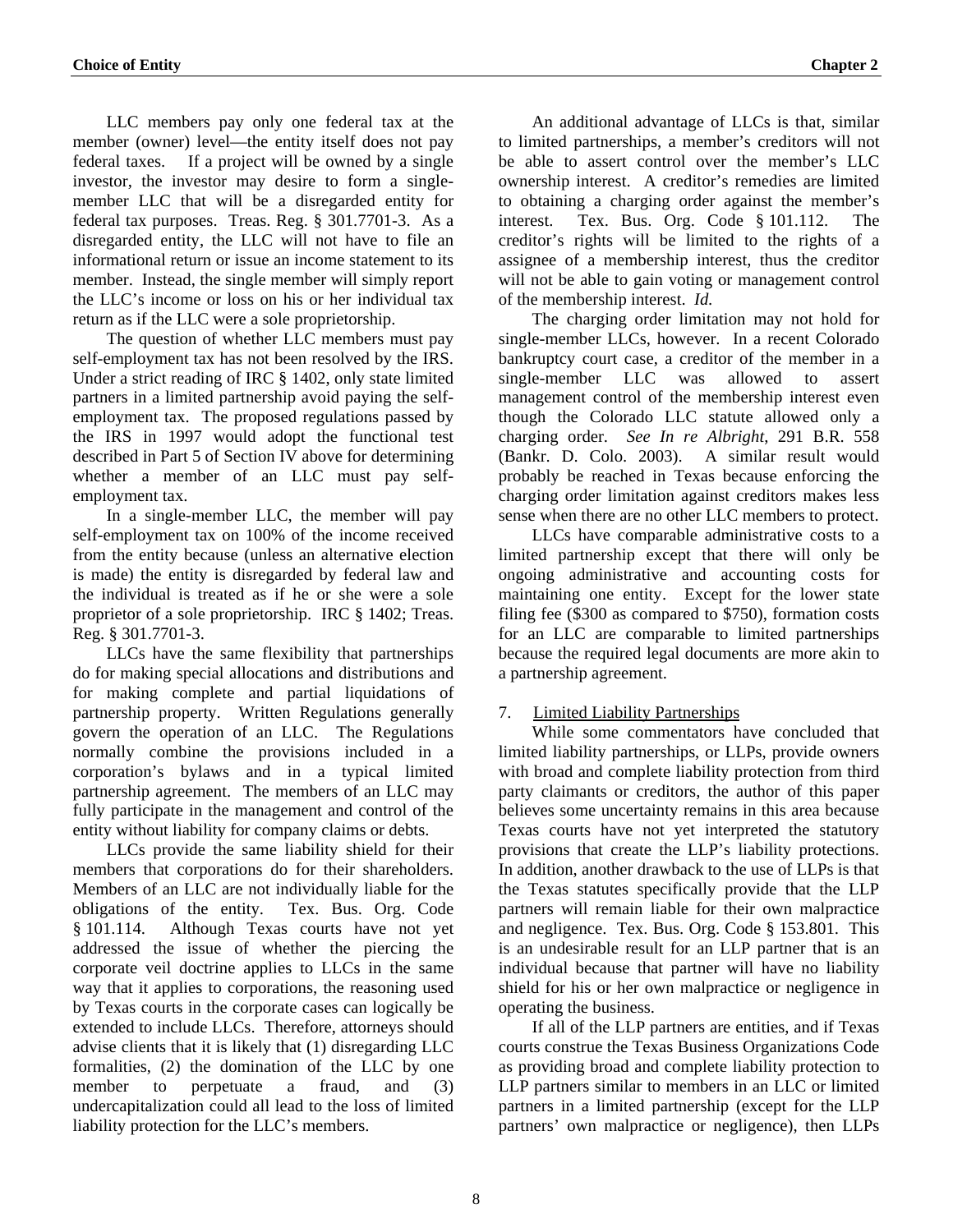<span id="page-11-0"></span>may become a more common business holding entity in Texas because (1) they have the positive attributes of federal partnership accounting, (2) they do not pay Texas franchise taxes, and (3) they have simplicity in internal governance and formation similar to LLCs (i.e., no separate general partner is necessary). LLP partners are required to pay self-employment tax. One other disadvantage to LLPs is that they have additional administrative costs—LLPs are required to pay an *annual* renewal fee to the state equal to \$200 per partner. Tex. Bus. Org. Code § 153.802.

## **B. Traditional Texas Structures**

 The Texas franchise tax and limited liability issues discussed above should drive most investors to use Texas limited partnerships with a one-percent (or less) corporate or LLC general partner to purchase, own, and operate successful businesses in Texas. The Small Corporation Exemption to the Texas franchise tax has opened the door in small transactions for the use of entities that owners have typically shied away from solely because of the franchise tax.

## 1. Limited Partnership

 Texas limited partnerships provide good liability protection to the limited partners against obligations of the partnership. In addition, limited partnerships do not pay Texas franchise tax thus preventing the outflow of tax dollars at the entity level to the State of Texas and avoiding the cost and effort of filing a Texas franchise tax return. Limited partnerships also allow the partners to structure allocations and distributions to, in accordance with the "business deal" between the partners, properly provide tailored incentives to "sweat equity" partners. And, as stated above, limited partnerships have the freedom and flexibility to partially or completely liquidate the property out of the partnership to the partners in many cases without the liquidation being considered a taxable event.

 Because the general partners of the limited partnership will be jointly and severally liable for all of the obligations of the partnership, most owners will choose to form one or more limited liability entities to act as the general partner. These entities are usually S corporations or LLCs. Both an S corporation and an LLC will provide limited liability protection to their owners, but if there is to be more than one owner, an LLC will provide more flexibility for making allocations, distributions, and liquidations out of the entity to the owners. It is more difficult to unwind multiple owners out of an S corporation, but the S corporation is probably less expensive to form and maintain. In either instance, the entity general partner typically owns only a very small percentage of the limited partnership interests—usually only an aggregate 1%.

 Because of the charging order limitation on creditors' remedies, business owners might be best protected by forming a multi-member LLC to act as the general partner of the limited partnership. If a corporation is used, a creditor of a corporate shareholder may take control of the shareholder's stock, and by virtue of controlling the general partner, may be able to assert control of the limited partnership as well. The charging order limitation that protects LLC owners—especially in the context of a multimember LLC—would prevent this result. Using a single-member LLC may not offer the limited partnership similar protection from creditors of the single member.

 Businesses owned by a single investor may also use the Internal Revenue Code's disregarded entity rules to simplify their federal tax reporting requirements. If the investor forms a single member LLC to be the sole 1% general partner of the partnership and then acts individually as the sole 99% limited partner of the partnership, the partnership will be disregarded for federal tax purposes. The partnership is disregarded because the general partner LLC is disregarded, thus leaving the partnership without two partners. PLR 200008015. The partnership will not have to file an informational return with the IRS or issue K-1s to its partners. Instead, the individual investor will be able to directly report the partnership's income or loss on his or her individual tax return as if it were a sole proprietorship. The entity structure will not, however, be ignored for state law purposes. The single owner will still benefit from the limited liability aspects of the entities, and the LLC will have Texas franchise tax obligations.

## 2. Choices for Smaller Projects

 The Texas franchise tax's Small Corporation Exemption for companies that have less than \$150,000 in gross receipts during the applicable year has opened the door to use S corporations or LLCs for smaller projects when the owners are confident that they will always qualify for the exemption. S corporations and LLCs are preferred over limited partnerships when they can qualify for the franchise tax exemption because they have a less-complicated one-tier ownership scheme. They also have the benefit of only expending administrative costs to maintain one entity.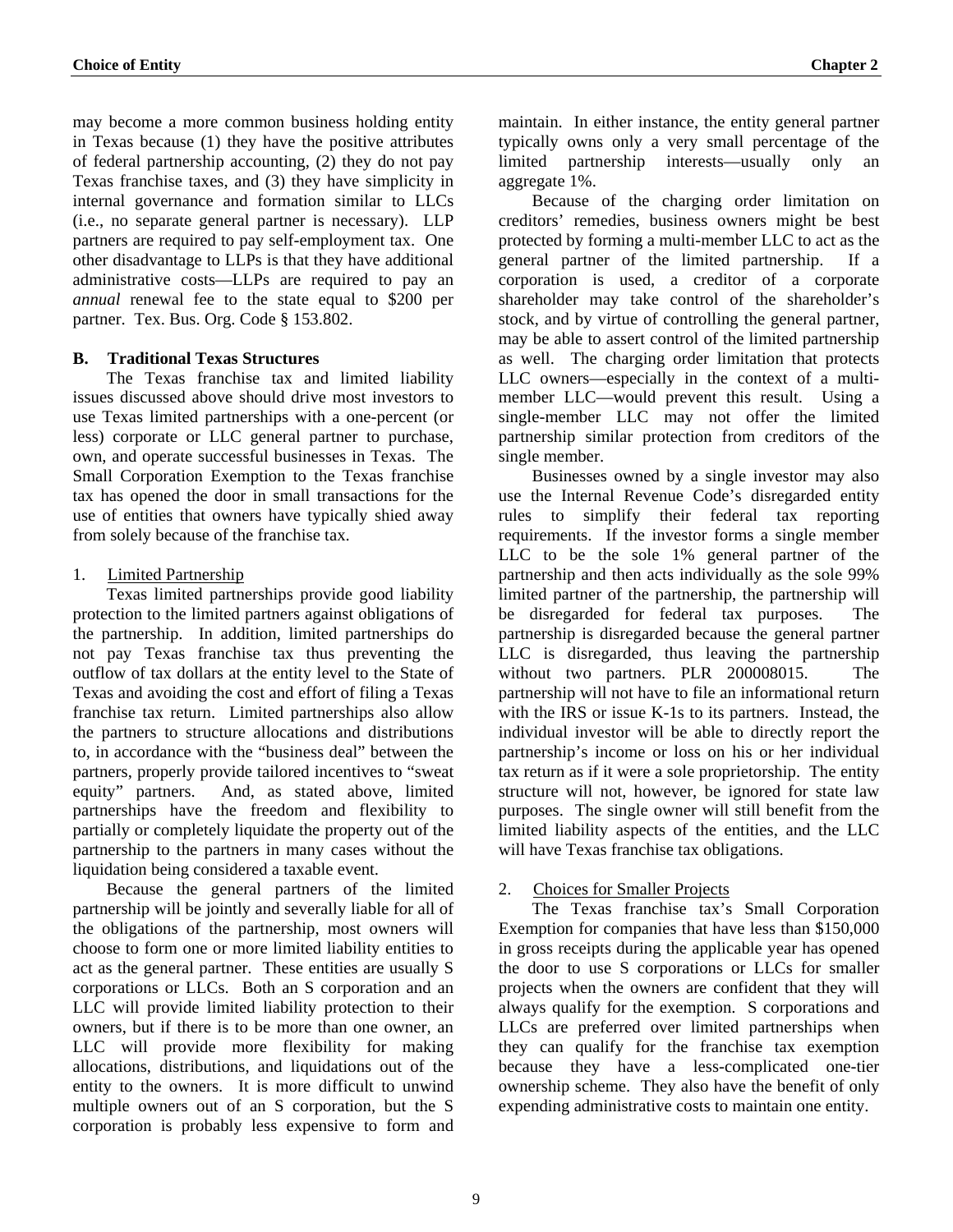<span id="page-12-0"></span> Projects where the net operating income or profit of the entity will be relatively small may also be good candidates for using LLCs or S corporations. One possible scenario is where fair market rental rate cause a lessor entity to have little or no income after expenses and available deductions. In this case, even if the gross rent received from the tenant is greater than \$150,000, the relevant real estate entity will owe little or no franchise tax under the earned surplus component because the tax base for earned surplus component is roughly equal to the entity's federal taxable income after Schedule C deductions. The entity may still owe tax under the taxable capital component of the franchise tax depending on the balance sheet value of the property and the amount of debt carried on the property, but capital is taxed at a much lower rate than earned surplus (0.25% as compared to 4.5%). If the owners decide to utilize an LLC or S corporation for the reasons discussed in this paragraph, they will likely need to convert the entity to a partnership that is not subject to franchise tax at the time the project is sold to avoid a 4.5% franchise tax on the gain realized from the sale.

 If flexibility for making allocations, distributions, and liquidations among multiple owners is important, an LLC is preferable to an S corporation. Businesses with a single owner might consider using an S corporation because they are less expensive to form and maintain. One important drawback of S corporations is that it is more difficult to restructure S corporations into partnerships later on if the project no longer qualifies for the franchise tax exemption; this is discussed more completely in Part C of Section V.

## **V. RESTRUCTURING OPERATING PROJECTS**

 Projects that were initially formed as LLCs or corporations may find it financially beneficial to restructure the ownership entity into a partnership form that does not pay the Texas franchise tax. The fact that partnerships do not pay franchise tax has spawned the creation of many restructuring techniques designed to be federally tax neutral and to minimize franchise tax liability. This Section IV and the attached Appendices analyze two of the most common restructuring strategies—the asset drop-down and the conversion. For convenience purposes, both planning strategies will discuss the planning in terms of a project that was initially owned by a C corporation called ABC Corp that is owned entirely by individuals. The planning principles are similar for projects initially owned by LLCs. Part C describes some special issues concerning the conversion technique and S corporations. Before implementing a restructuring strategy, the attorney should submit the facts to the Texas State Comptroller in the form of a taxability inquiry and obtain a favorable taxability ruling.

## **A. Asset Drop-Down Restructuring**

 Asset drop-down restructuring involves changing the ownership of the business assets to a Texas limited partnership with ownership interests equivalent to the prior corporate or LLC form. The planning technique is fairly straightforward; Appendix A describes the planning pictorially. In this planning technique, ABC Corp could also be an LLC or an S corporation.

1. ABC Corp will form a wholly owned non-Texas subsidiary ("Holding Company") with cash. Holding Company is usually formed in Nevada or Delaware because of favorable state tax laws. Holding Company must use an out-of-state service provider to act as its official registered agent for service of process in the foreign state so that it does not do any business in the State of Texas. If Holding Company inadvertently creates tax nexus with the State of Texas, the benefit of the asset drop-down planning will be lost. Holding Company should be a corporation so that it may utilize favorable Texas apportionment rules.

2. ABC Corp and Holding Company will form a Texas limited partnership. ABC Corp contributes the company's operations to the limited partnership in exchange for a 1% general partnership interest and a 98% limited partner interest. Holding Company contributes cash equal to 1% of the value of ABC Corp's operations to the limited partnership and receives a 1% limited partner interest in exchange for its contribution.

3. Simultaneous with the contributions described above, ABC Corp contributes the 98% limited partnership interest to Holding Company. After the contribution, Holding Company will be a 99% limited partner in the partnership, and ABC Corp will be a 1% general partner in the partnership.

 In the end, the Texas limited partnership will own and operate the company's business. This entity does not pay franchise tax. One percent of the profits and losses from the partnership flows to ABC Corp, which pays franchise tax on this 1%. Ninety-nine percent of the profits and losses from the operations will flow to Holding Company. The Texas Comptroller Rules state that owning a limited partner interest in a Texas limited partnership does not create nexus with the state for franchise tax purposes. Comptroller Rule (34 TAC)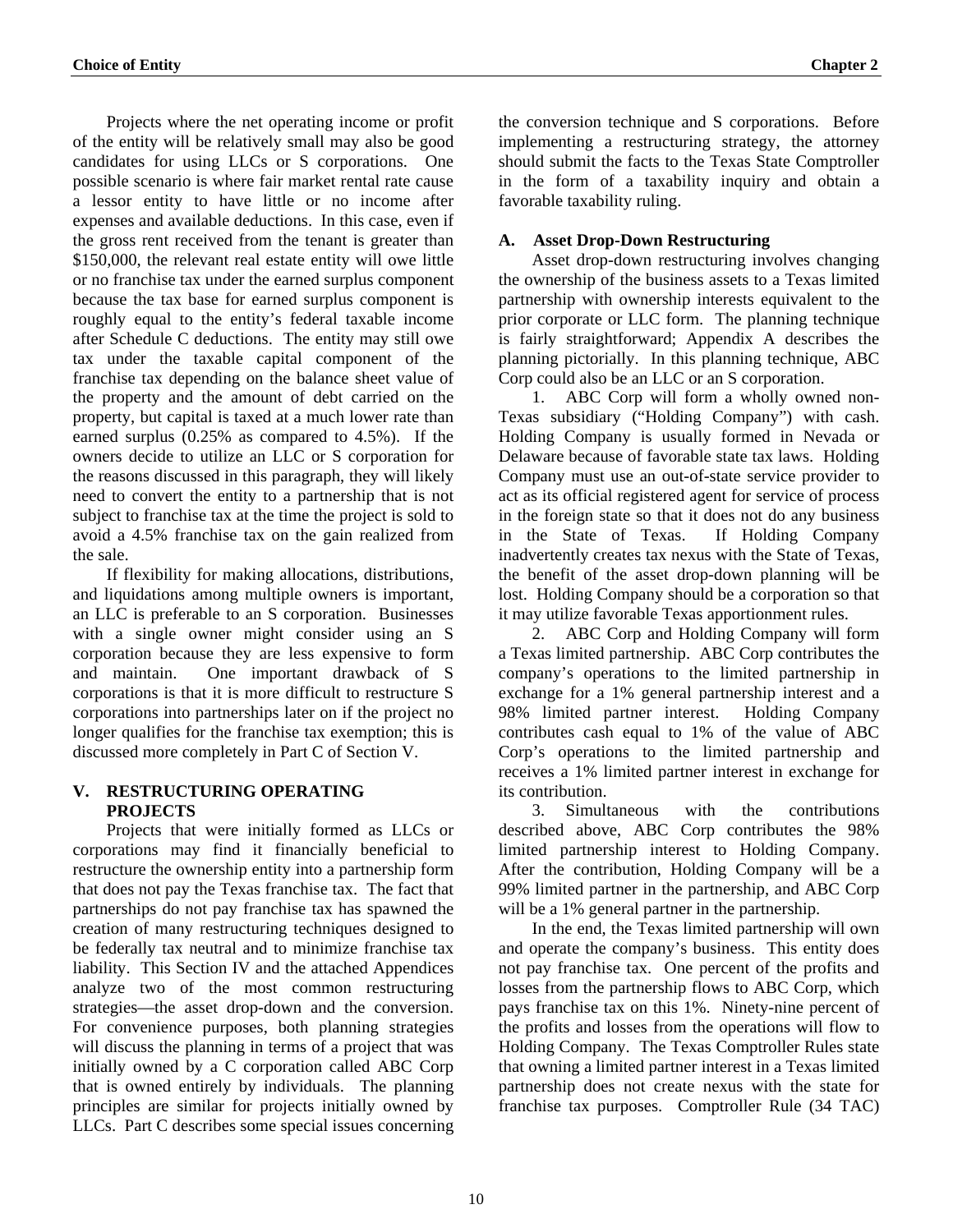<span id="page-13-0"></span> $3.546(12)(B)$ .<sup>3</sup> The version of H.B. 3 passed by the House of Representatives in the first 2005 special session would have changed this rule and prevented taxpayers from using this restructuring strategy. But, under current law, as long as Holding Company performs no activities in Texas that would create nexus under the tax statutes or Comptroller Rules, Holding Company will not pay franchise tax on its 99% of the partnership income.

When Holding Company dividends its 99% of the partnership income to ABC Corp, the dividend will not be apportioned to Texas because of the location of payor rule. The location of payor rule prevents ABC Corp from paying taxes on the dividend to the State of Texas. The end result is that 99% of the profit and loss of the limited partnership will flow to the owners and escape Texas franchise taxation.<sup>4</sup>

The main disadvantages of the asset drop-down approach are that (1) it is expensive to employ and (2) its purpose is destroyed if Holding Company inadvertently creates nexus with the State of Texas for franchise tax purposes. The costs will include forming two new entities and maintaining them on an ongoing basis. Holding Company's out-of-state service provider will also charge an annual fee for the services that it provides. In addition, all of the assets of ABC Corp must be transferred to the limited partnership, and titled assets must be retitled in the limited partnership's name.

As a continuing matter, Holding Company must take special care not to conduct any activity that might be considered "doing business" in Texas under the Comptroller's Rules. At a minimum, Holding Company should maintain bank accounts in its state of formation, maintain an address in its state of formation, hold meetings in its state of formation, and conduct all formal business from its location in its state of formation. Failure to avoid creating nexus with Texas will make Holding Company's 99% distributions from the Texas limited partnership subject to the Texas franchise tax.

#### **B. Conversion Restructuring**

Another restructuring strategy that ABC Corp could employ is a conversion strategy. The goal of this

strategy is to convert ABC Corp into a Texas limited partnership using a state law conversion without creating additional federal tax obligations. The steps for implementing this strategy are described below.

1. The shareholders of ABC Corp form another Texas corporation or LLC ("New Texas Co") and contribute an aggregate 1% of the ABC Corp stock to New Texas Co.

2. ABC Corp performs a state law conversion into a Texas limited partnership by filing Articles of Conversion with the Texas Secretary of State. The owners' aggregate 99% of the ABC Corp stock will be converted into an aggregate 99% limited partnership interest in the new limited partnership. New Texas Co.'s 1% of ABC Corp stock will be converted into a 1% general partnership interest. The Texas limited partnership will elect to continue to be taxed as a corporation for federal tax purposes.

 This restructuring strategy accomplishes the same result as the asset drop-down strategy. The business assets are owned and operated by a limited partnership that does not pay franchise tax. One percent of the profits and losses are owned by a general partner entity that provides liability protection for its members; this 1% will be subject to Texas franchise taxes. Ninetynine percent of the limited partnership interests are owned directly by the individual investors. The individuals will not pay Texas franchise tax.

 The conversion will be a tax-free reorganization for federal tax purposes. The IRS has ruled that a state law conversion of a corporation into a limited partnership accompanied by an election of the limited partnership to be continued to be taxed as a corporation will qualify as an F reorganization under IRC § 368(a)(1)(F). PLR 199942009 (July 16, 1999).

 The conversion statute in Texas has the added benefit of not requiring ABC Corp to retitle the property after the conversion. The ownership of the business assets are deemed by statute to be transferred to the new limited partnership automatically without the need for a conveyance document. Tex. Bus. Org. Code § 10.106.

 One disadvantage of the conversion strategy is that the entity will be liable for an additional franchise tax upon its conversion. The Texas franchise tax statutes call for an Additional Tax to be assessed against a taxpayer when it is no longer subject to the earned surplus component of the tax. Because ABC Corp will be converting into a nontaxable limited partnership, it will be liable for the Additional Tax. The Additional Tax rate is 4.5%, and it is assessed against the net taxable earned surplus of the

<span id="page-13-1"></span><sup>&</sup>lt;sup>3</sup> The same Comptroller Rule provides that acting as a general partner in a Texas limited partnership does create nexus with the State of Texas for franchise tax purposes.

<span id="page-13-2"></span><sup>&</sup>lt;sup>4</sup> The Texas Comptroller has issued numerous letters approving this structure. One such letter can be found on the Comptroller's Star System at Document Number 9903584L.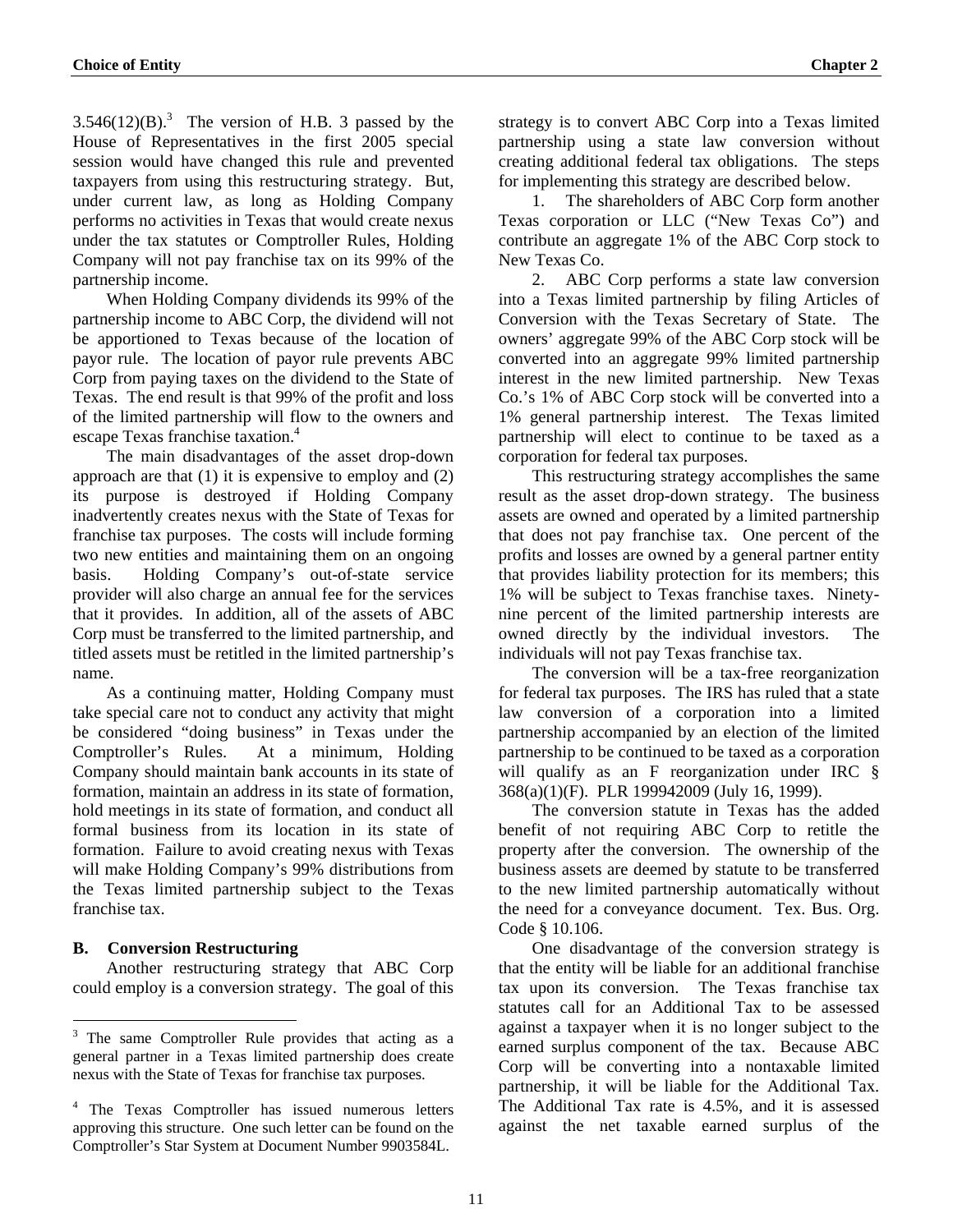<span id="page-14-0"></span>corporation for the period beginning on the day after the last day of its preceding full accounting year and continuing through the date of its exit. Tex. Tax Code 171.0011.

## **C. Conversions with S Corporations**

 The conversion strategy should not be implemented with S corporations without extreme caution. The IRS initially ruled that an S corporation can convert into a state law limited partnership, elect to be taxed as a corporation, and still retain its subchapter S election. PLR 199942009 (July 16, 1999). According to the facts of PLR 199942009, the partnership agreement of the resulting entity in the conversion provided for "equal allocations of profits, distributions of cash from operations, and distributions upon dissolution." *Id.* Shortly after it issued this favorable ruling, the IRS announced that it would no longer issue rulings on whether conversions into limited partnerships created two classes of stock under federal law. Maintaining two classes of stock would violate the requirements for qualifying to make a subchapter S election.

 The "test" for whether an entity has more than one class of stock is if "all outstanding shares of stock of the corporation confer identical rights to distribution and liquidation proceeds." The partnership agreement in PLR 199942009 met this test. Some writers believe that the result in PLR 199942009 is correct and that limited partnerships with partnership agreements that provide for equal allocations, distributions of cash, and liquidating distributions should be able to maintain subchapter S status. *See* Bryan W. Lee, *Changing Form of Entity*, University of Texas School of Law 49<sup>th</sup> Annual Taxation Conference, October 24, 2001, Austin, Texas. Other writers believe that the fact that general partners are liable for partnership obligations under state law confers an "unequal" benefit to limited partners, and that, therefore, state law creates two classes of stock for limited partnerships. *See* Daniel G. Baucum, *Avoiding Texas Franchise Taxes Through Conversions*, State Bar of Texas Advanced Tax Law Course, September 20-21, 2001, Dallas, Texas. The IRS's reluctance to respond to this question leaves an open issue for conversions by S corporations.

## **VI. RESTRUCTURING FOR SALES TRANSACTIONS**

 Owners may consider restructuring the ownership of business assets, through either method outlined above, in preparation for a sale of the property. The owners may have originally organized in an entity

form that was taxable under Texas franchise tax law because the annual gross receipts would allow them to take advantage of the Small Corporation Exemption. But now, upon the sale of the property, the entity will have gross receipts greater than \$150,000, and the gain on the sale of the property will be subject to the 4.5% earned surplus component of the Texas franchise tax. By implementing a restructuring strategy simultaneously with the transaction, the company should be able to avoid paying Texas franchise taxes on the gain from its sale.

## **VII. CONCLUSION**

.

 Choosing the proper entity form is one of the first choices made by small business owners and investors. By addressing and considering the positive and negative attributes of each available entity form, the owners should be able to identity what type of entity best suits their business venture.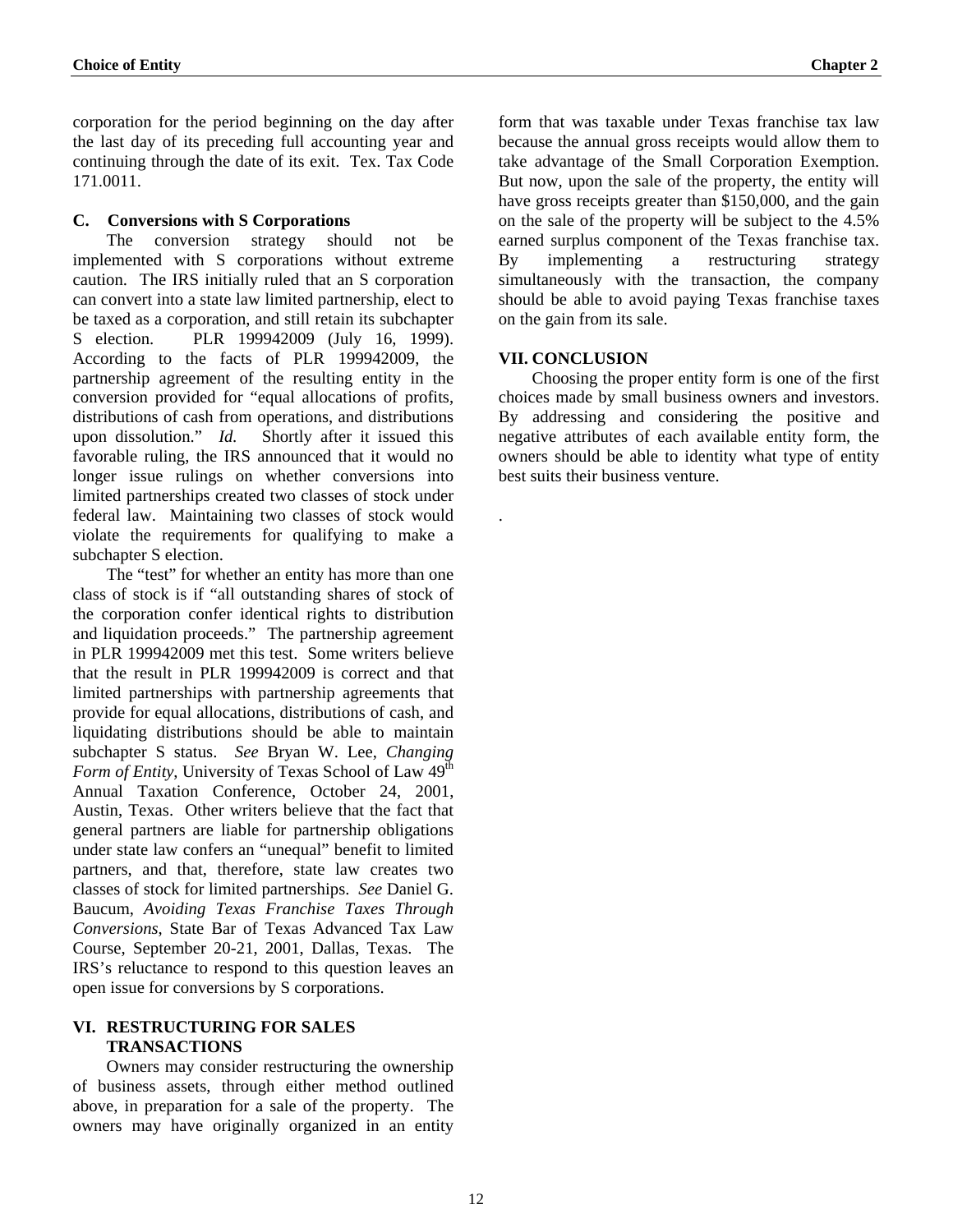## **APPENDIX A**

## ASSET DROP-DOWN RESTRUCTURING

<span id="page-15-0"></span>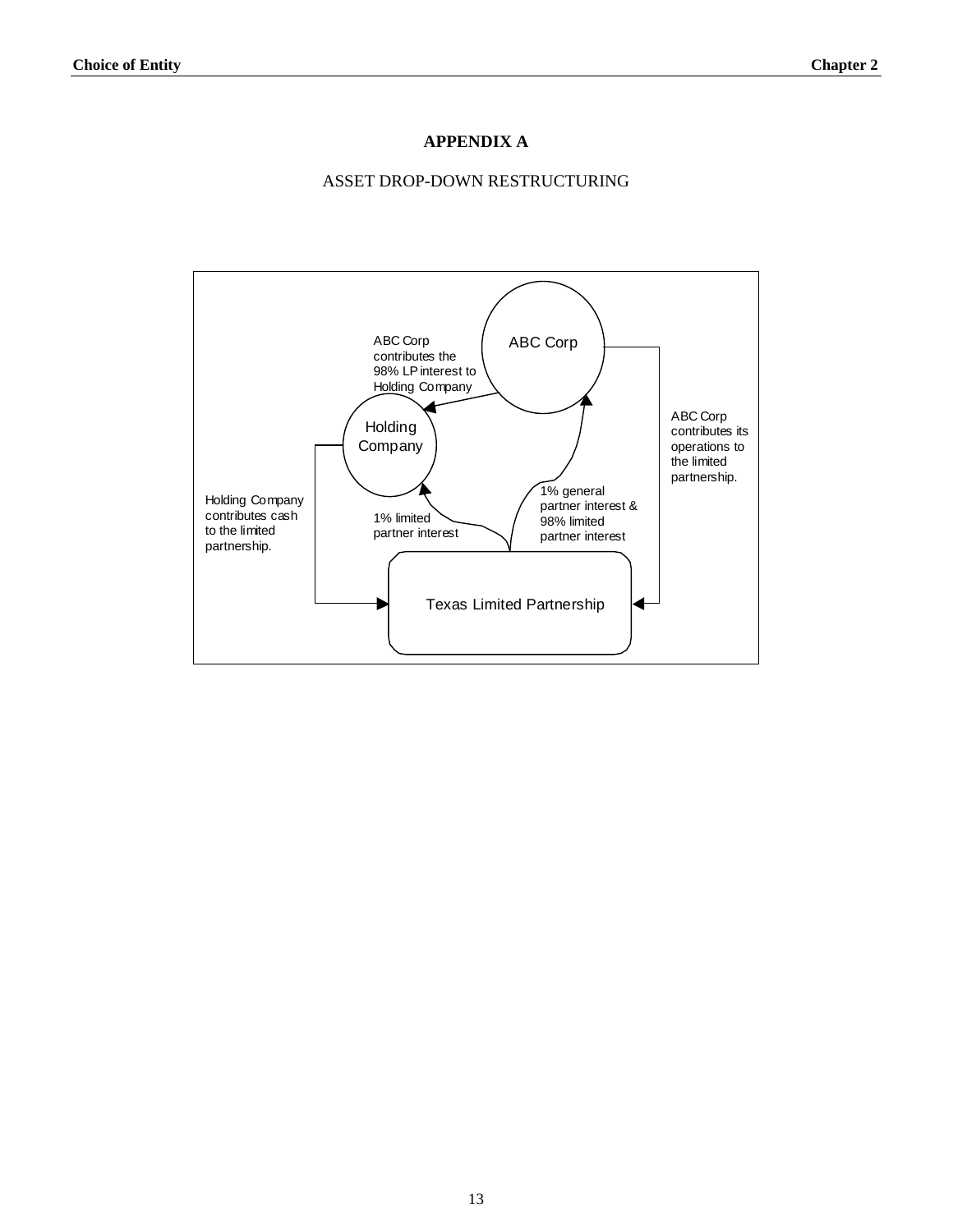## **APPENDIX B**

#### CONVERSION RESTRUCTURING

<span id="page-16-0"></span>